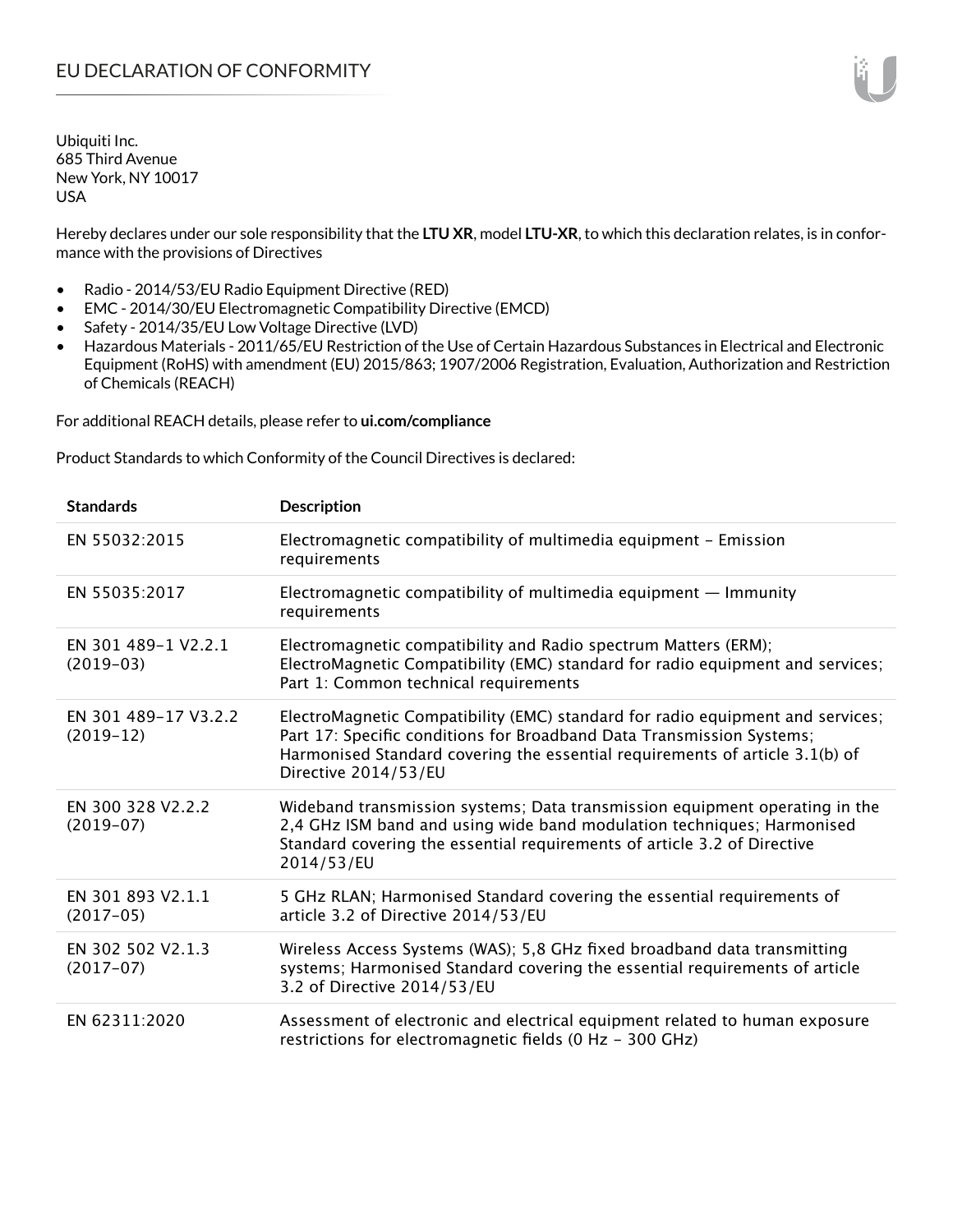| <b>Standards</b>  | <b>Description</b>                                                                               |
|-------------------|--------------------------------------------------------------------------------------------------|
| EN 62368-1:2014   | Audio/video, information and communication technology equipment - Part 1:<br>Safety requirements |
| <b>CE Marking</b> | $\epsilon$                                                                                       |

mak m. Fail  $\overline{\phantom{0}}$ 

Mark Feil Compliance Manager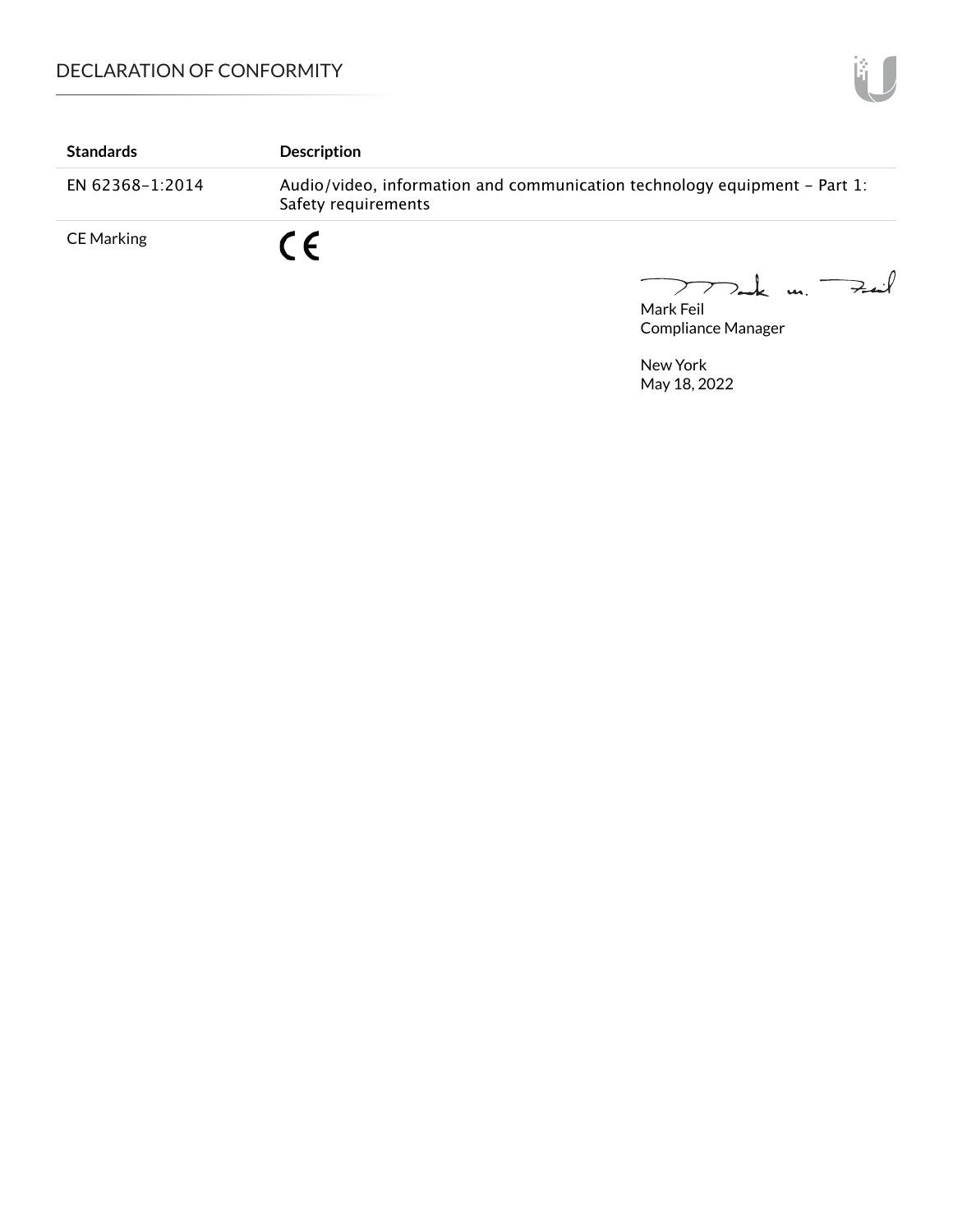# **LTU-XR**

#### **български** [Bulgarian]

С настоящото Ubiquiti декларира, че това устройство LTU-XR е в съответствие със съществените изисквания и други приложими разпоредби на Директиви 2014/53/ EC, 2014/30/ЕС, 2014/35/ЕС.

## **Hrvatski** [Croatian]

Ubiquiti ovim putem izjavljuje da je ovaj uređaj LTU-XR sukladan osnovnim zahtjevima i ostalim bitnim odredbama Direktiva 2014/53/EU, 2014/30/EU, 2014/35/EU.

## **Čeština** [Czech]

Ubiquiti tímto prohlašuje, že toto LTU-XR zařízení, je ve shodě se základními požadavky a dalšími příslušnými ustanoveními směrnic 2014/53/EU, 2014/30/EU, 2014/35/EU.

## **Dansk** [Danish]

Hermed, Ubiquiti, erklærer at denne LTU-XR enhed, er i overensstemmelse med de væsentlige krav og øvrige relevante krav i direktiver 2014/53/EU, 2014/30/EU, 2014/35/EU.

## **Nederlands** [Dutch]

Hierbij verklaart Ubiquiti, dat deze LTU-XR apparaat, in overeenstemming is met de essentiële eisen en de andere relevante bepalingen van richtlijnen 2014/53/EU, 2014/30/EU, 2014/35/EU.

## **English**

Hereby, Ubiquiti, declares that this LTU-XR device, is in compliance with the essential requirements and other relevant provisions of Directives 2014/53/EU, 2014/30/EU, 2014/35/EU.

## **Eesti keel** [Estonian]

Käesolevaga Ubiquiti kinnitab, et antud LTU-XR seade, on vastavus olulistele nõuetele ja teistele asjakohastele sätetele direktiivide 2014/53/EL, 2014/30/EL, 2014/35/EL.

## **Suomi** [Finnish]

Täten Ubiquiti vakuuttaa, että tämä LTU-XR laite, on yhdenmukainen olennaisten vaatimusten ja muiden sitä koskevien direktiivien 2014/53/EU, 2014/30/EU, 2014/35/ EU.

## **Français** [French]

Par la présente Ubiquiti déclare que l'appareil LTU-XR, est conforme aux exigences essentielles et aux autres dispositions pertinentes des directives 2014/53/UE, 2014/30/UE, 2014/35/UE.

# **Deutsch** [German]

Hiermit erklärt Ubiquiti, dass sich dieses LTU-XR Gerät, in Übereinstimmung mit den grundlegenden Anforderungen und den anderen relevanten Vorschriften der Richtlinien 2014/53/EU, 2014/30/EU, 2014/35/EU befindet.

# **Ελληνικά** [Greek]

Δια του παρόντος, Ubiquiti, δηλώνει ότι αυτή η συσκευή LTU-XR, είναι σε συμμόρφωση με τις βασικές απαιτήσεις και τις λοιπές σχετικές διατάξεις των οδηγιών 2014/53/ EE, 2014/30/EE, 2014/35/EE.

## **Magyar** [Hungarian]

Ezennel Ubiquiti kijelenti, hogy ez a LTU-XR készülék megfelel az alapvető követelményeknek és más vonatkozó 2014/53/EU, 2014/30/EU, 2014/35/EU irányelvek rendelkezéseit.

## **Íslenska** [Icelandic]

Hér, Ubiquiti, því yfir að þetta LTU-XR tæki er í samræmi við grunnkröfur og önnur viðeigandi ákvæði tilskipana 2014/53/ESB, 2014/30/ESB, 2014/35/ESB.

#### **Italiano** [Italian]

Con la presente, Ubiquiti, dichiara che questo dispositivo LTU-XR, è conforme ai requisiti essenziali ed alle altre disposizioni pertinenti delle direttive 2014/53/UE, 2014/30/UE, 2014/35/UE.

## **Latviešu valoda** [Latvian]

Ar šo, Ubiquiti, deklarē, ka LTU-XR ierīce, ir saskaņā ar būtiskajām prasībām un citiem attiecīgiem noteikumiem Direktīvās 2014/53/ES, 2014/30/ES, 2014/35/ES.

## **Lietuvių kalba** [Lithuanian]

Ubiquiti deklaruoja, kad šis LTU-XR įrenginys atitinka esminius reikalavimus ir kitas 2014/53/ES, 2014/30/ES, 2014/35/ES Direktyvų nuostatas.

## **Malti** [Maltese]

Hawnhekk, Ubiquiti, tiddikjara li dan il-mezz LTU-XR huwa konformi mar-rekwiżiti essenzjali u dispożizzjonijiet rilevanti oħrajn ta 'Direttivi 2014/53/UE, 2014/30/UE, 2014/35/UE.

## **Norsk** [Norwegian]

Herved Ubiquiti, erklærer at denne LTU-XR enheten, er i samsvar med de grunnleggende kravene og andre relevante bestemmelser i direktivene 2014/53/EU, 2014/30/EU, 2014/35/EU.

#### **Polski** [Polish]

Niniejszym, Ubiquiti, oświadcza, że urządzenie LTU-XR, jest zgodny z zasadniczymi wymaganiami oraz pozostałymi stosownymi postanowieniami Dyrektyw 2014/53/UE, 2014/30/UE, 2014/35/UE.

## **Português** [Portuguese]

Ubiquiti declara que este dispositivo LTU-XR, está conforme com os requisitos essenciais e outras disposições das Directivas 2014/53/UE, 2014/30/UE, 2014/35/UE.

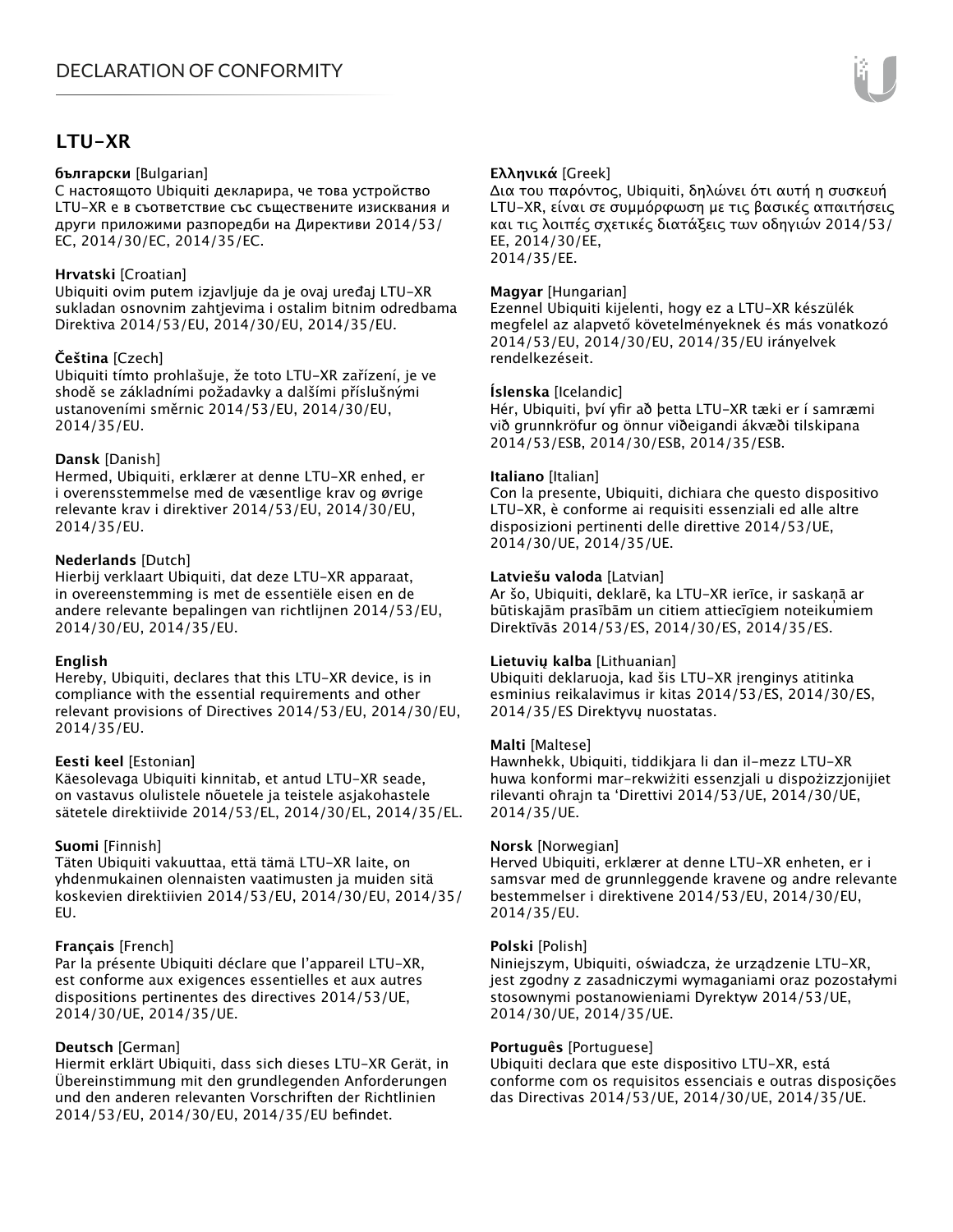#### **Română** [Romanian]

Prin prezenta, Ubiquiti declară că acest dispozitiv LTU-XR este în conformitate cu cerințele esențiale și alte prevederi relevante ale Directivelor 2014/53/UE, 2014/30/ UE, 2014/35/UE.

#### **Slovenčina** [Slovak]

Týmto Ubiquiti, prehlasuje, že toto LTU-XR zariadenie, je v súlade so základnými požiadavkami a ďalšími relevantnými ustanoveniami smernice 2014/53/EÚ, 2014/30/EÚ, 2014/35/EÚ.

#### **Slovenščina** [Slovenian]

Družba Ubiquiti izjavlja, da je naprava LTU-XR v skladu z obveznimi zahtevami in drugimi ustreznimi določbami direktiv 2014/53/EU, 2014/30/EU in 2014/35/EU.

#### **Español** [Spanish]

Por medio de la presente Ubiquiti declara que este dispositivo LTU-XR, cumple con los requisitos esenciales y cualesquiera otras disposiciones aplicables o exigibles de las Directivas 2014/53/UE, 2014/30/UE, 2014/35/UE.

#### **Svenska** [Swedish]

Härmed Ubiquiti, intygar att denna LTU-XR enhet är i överensstämmelse med de väsentliga egenskapskrav och övriga relevanta bestämmelser som framgår av direktiven 2014/53/EU, 2014/30/EU, 2014/35/EU.

#### **Accessories**:

https://www.ui.com/products/#default https://www.ui.com/products/#accessories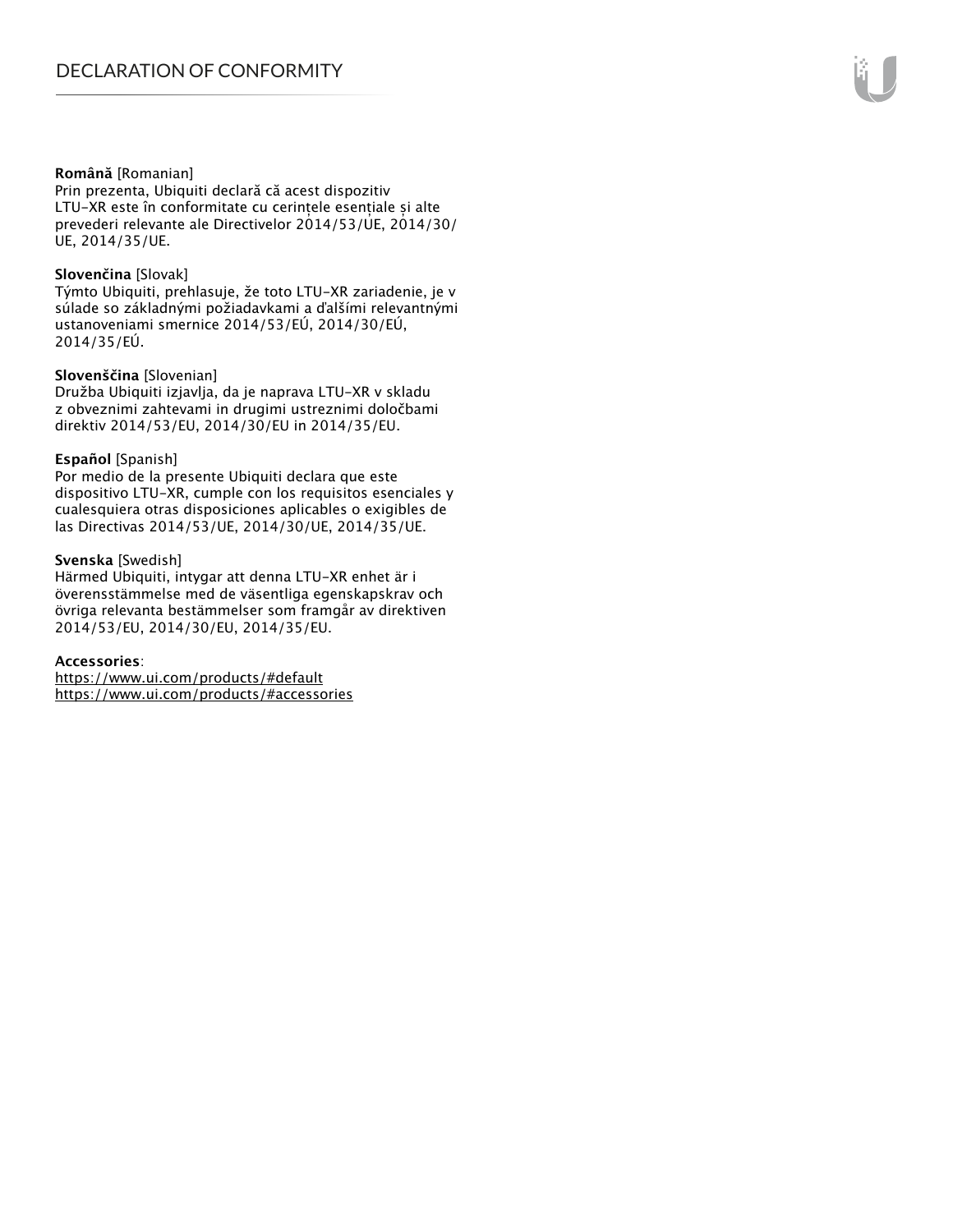Hereby declares under our sole responsibility that the **LTU XR**, model **LTU-XR**, to which this declaration relates, is in conformance with the provisions of UK Regulations

- Radio Equipment Regulations 2017
- Electromagnetic Compatibility Regulations 2016
- Electrical Equipment (Safety) Regulations 2016
- Hazardous Materials The Restriction of the Use of Certain Hazardous Substances in Electrical and Electronic Equipment Regulations 2012; 1907/2006 Registration, Evaluation, Authorization and Restriction of Chemicals (REACH)

For additional REACH details, please refer to **ui.com/compliance**

Product Standards to which Conformity of the Council Directives is declared:

| <b>Standards</b>                    | <b>Description</b>                                                                                                                                                                                                                                              |
|-------------------------------------|-----------------------------------------------------------------------------------------------------------------------------------------------------------------------------------------------------------------------------------------------------------------|
| EN 55032:2015                       | Electromagnetic compatibility of multimedia equipment - Emission<br>requirements                                                                                                                                                                                |
| EN 55035:2017                       | Electromagnetic compatibility of multimedia equipment $-$ Immunity<br>requirements                                                                                                                                                                              |
| EN 301 489-1 V2.2.1<br>$(2019-03)$  | Electromagnetic compatibility and Radio spectrum Matters (ERM);<br>ElectroMagnetic Compatibility (EMC) standard for radio equipment and services;<br>Part 1: Common technical requirements                                                                      |
| EN 301 489-17 V3.2.2<br>$(2019-12)$ | ElectroMagnetic Compatibility (EMC) standard for radio equipment and services;<br>Part 17: Specific conditions for Broadband Data Transmission Systems;<br>Harmonised Standard covering the essential requirements of article 3.1(b) of<br>Directive 2014/53/EU |
| EN 300 328 V2.2.2<br>$(2019-07)$    | Wideband transmission systems; Data transmission equipment operating in the<br>2,4 GHz ISM band and using wide band modulation techniques; Harmonised<br>Standard covering the essential requirements of article 3.2 of Directive<br>2014/53/EU                 |
| EN 301 893 V2.1.1<br>$(2017-05)$    | 5 GHz RLAN; Harmonised Standard covering the essential requirements of<br>article 3.2 of Directive 2014/53/EU                                                                                                                                                   |
| EN 302 502 V2.1.3<br>$(2017-07)$    | Wireless Access Systems (WAS); 5,8 GHz fixed broadband data transmitting<br>systems; Harmonised Standard covering the essential requirements of article<br>3.2 of Directive 2014/53/EU                                                                          |
| EN 62311:2020                       | Assessment of electronic and electrical equipment related to human exposure<br>restrictions for electromagnetic fields (0 Hz - 300 GHz)                                                                                                                         |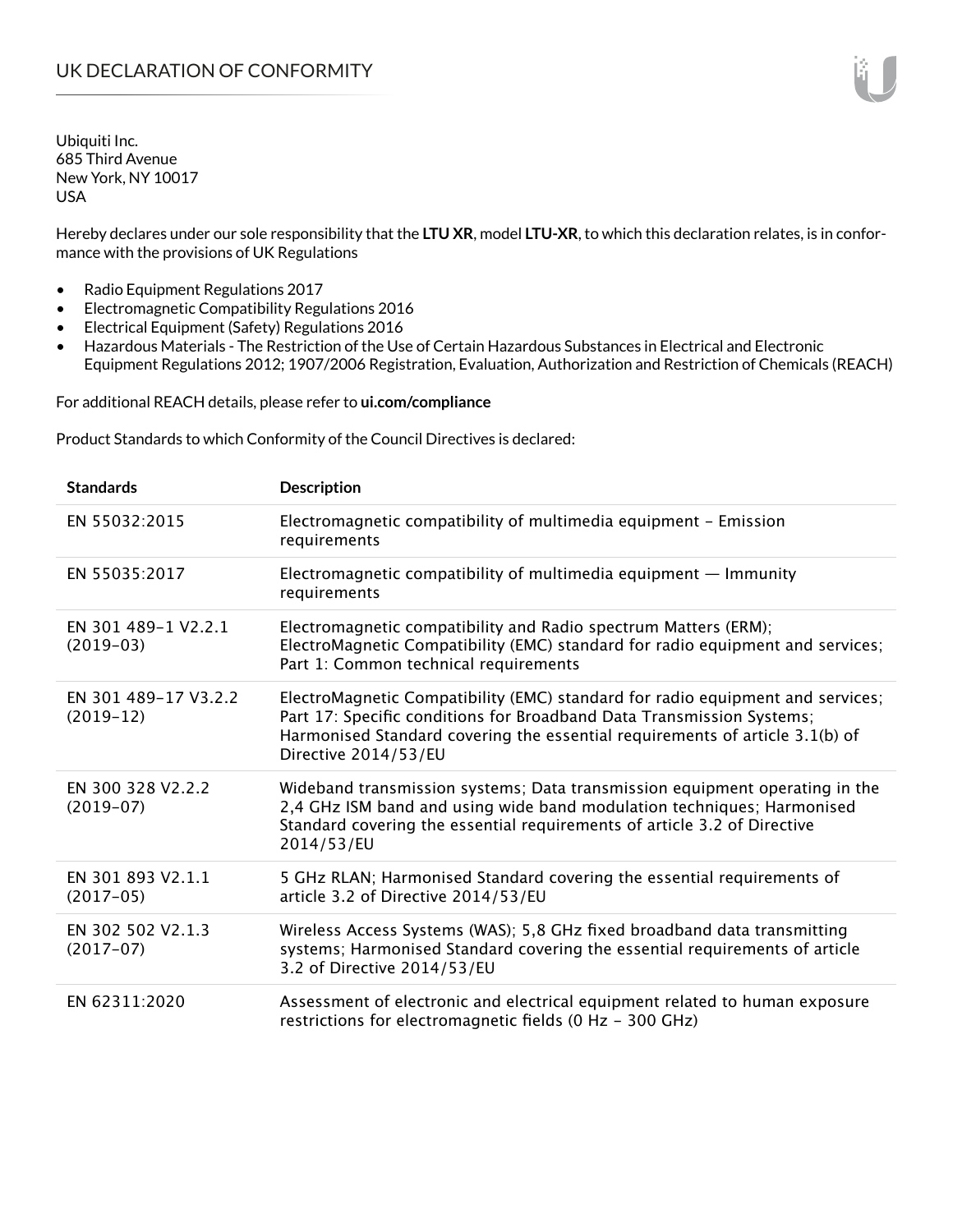| <b>Standards</b>    | <b>Description</b>                                                                               |
|---------------------|--------------------------------------------------------------------------------------------------|
| EN 62368-1:2014     | Audio/video, information and communication technology equipment - Part 1:<br>Safety requirements |
| <b>UKCA Marking</b> | JK<br>-0                                                                                         |

Dank un Fail

Mark Feil Compliance Manager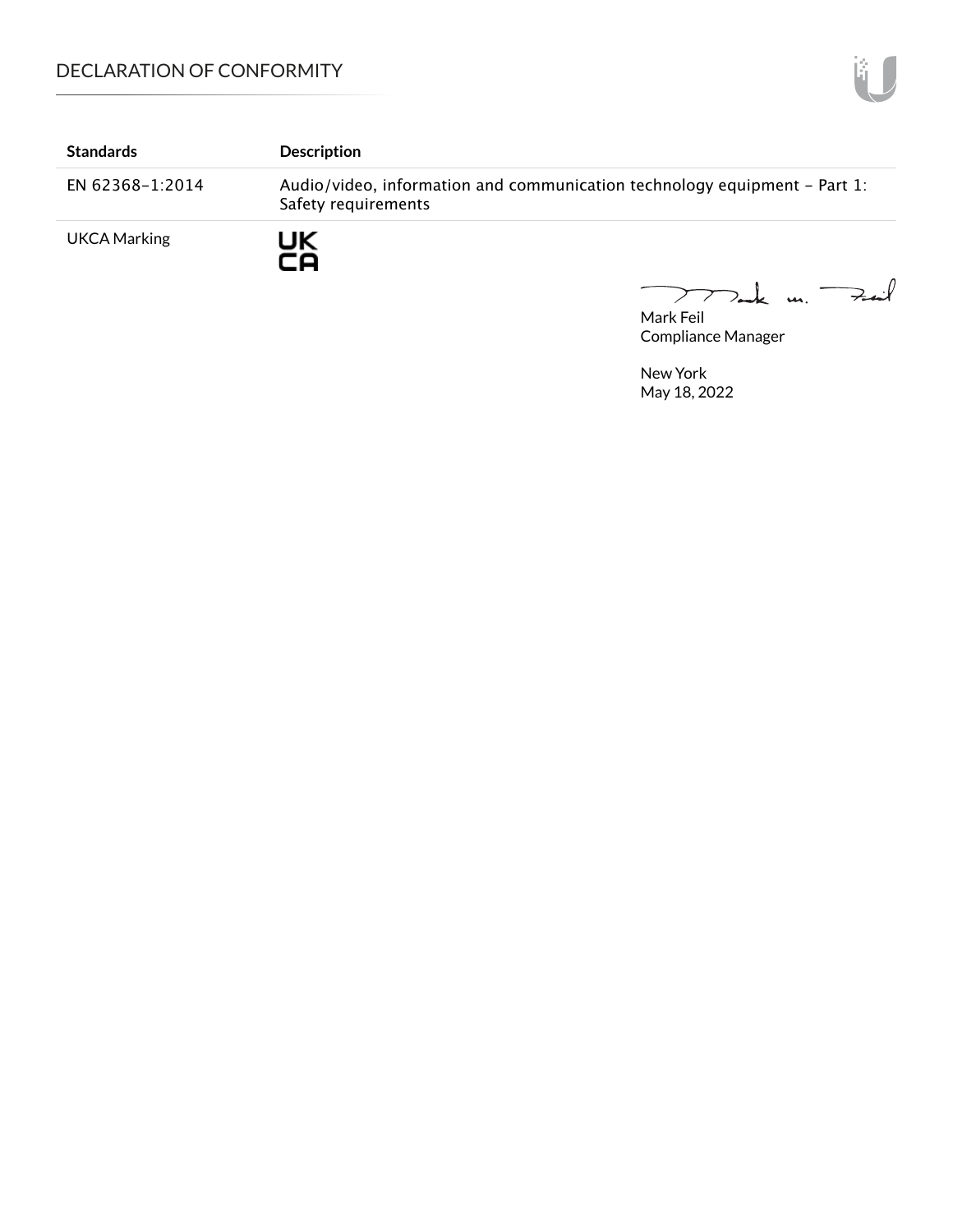Con la presente dichiara sotto la propria esclusiva responsabilità che l' **LTU XR**, modello **LTU-XR**, a cui si riferisce la presente dichiarazione, è conforme alle disposizioni delle Direttive

- Radio 2014/53/EU Direttiva sulle apparecchiature radio (RED)
- EMC -2014/30/UE Direttiva sulla Compatibilità Elettromagnetica (EMCD)
- Sicurezza -2014/35/UE Direttiva sulla Bassa Tensione (LVD)
- Materiali Pericolosi -2011/65/UE Restrizione dell'uso di alcune Sostanze Pericolose nelle Apparecchiature Elettriche ed Elettroniche (RoHS) con emendamento (UE) 2015/863; 1907/2006 Registrazione, Valutazione, Autorizzazione e Restrizione delle Sostanze Chimiche (REACH)

Per ulteriori dettagli sul REACH, fare riferimento a **ui.com/compliance**

Norme di prodotto a cui è dichiarata la conformità alle Direttive del Consiglio:

| <b>Standard</b>                     | <b>Descrizione</b>                                                                                                                                                                                                                                                               |
|-------------------------------------|----------------------------------------------------------------------------------------------------------------------------------------------------------------------------------------------------------------------------------------------------------------------------------|
| EN 55032:2015                       | Compatibilità elettromagnetica delle apparecchiature multimediali -<br>Prescrizioni di Emissione                                                                                                                                                                                 |
| EN 55035:2017                       | Compatibilità elettromagnetica per apparecchiature multimediali - Requisiti di<br>immunità                                                                                                                                                                                       |
| EN 301 489-1 V2.2.1<br>$(2019-03)$  | Compatibilità elettromagnetica e problematiche di spettro radio (ERM); Norma<br>di compatibilità elettromagnetica (EMC) per apparecchiature e servizi radio;<br>Parte 1: Requisiti tecnici comuni                                                                                |
| EN 301 489-17 V3.2.2<br>$(2019-12)$ | Norma di Compatibilità Elettromagnetica (EMC) per apparecchiature e servizi<br>radio; Parte 17: Condizioni specifiche per sistemi di trasmissione dati a banda<br>larga; Norma armonizzata relativa ai requisiti essenziali dell'articolo 3.1(b) della<br>direttiva 2014/53/UE   |
| EN 300 328 V2.2.2<br>$(2019-07)$    | Sistemi di trasmissione a banda larga; apparecchiature di trasmissione dati che<br>operano nella banda 2,4 GHz ISM e che utilizzano tecniche di modulazione a<br>banda larga; norma armonizzata relativa ai requisiti essenziali dell'articolo 3.2<br>della direttiva 2014/53/UE |
| EN 301 893 V2.1.1<br>$(2017-05)$    | 5 GHz RLAN; norma armonizzata che soddisfa i requisiti essenziali dell'articolo<br>3.2 della direttiva 2014/53/UE                                                                                                                                                                |
| EN 302 502 V2.1.3<br>$(2017-07)$    | Sistemi di Accesso Wireless (WAS); sistemi fissi di trasmissione dati a banda<br>larga a 5,8 GHz; norma armonizzata che soddisfa i requisiti essenziali<br>dell'articolo 3.2 della direttiva 2014/53/UE                                                                          |
| EN 62311:2020                       | Valutazione degli apparecchi elettronici ed elettrici in relazione ai limiti di base<br>per l'esposizione umana ai campi elettromagnetici (0 Hz - 300 GHz)                                                                                                                       |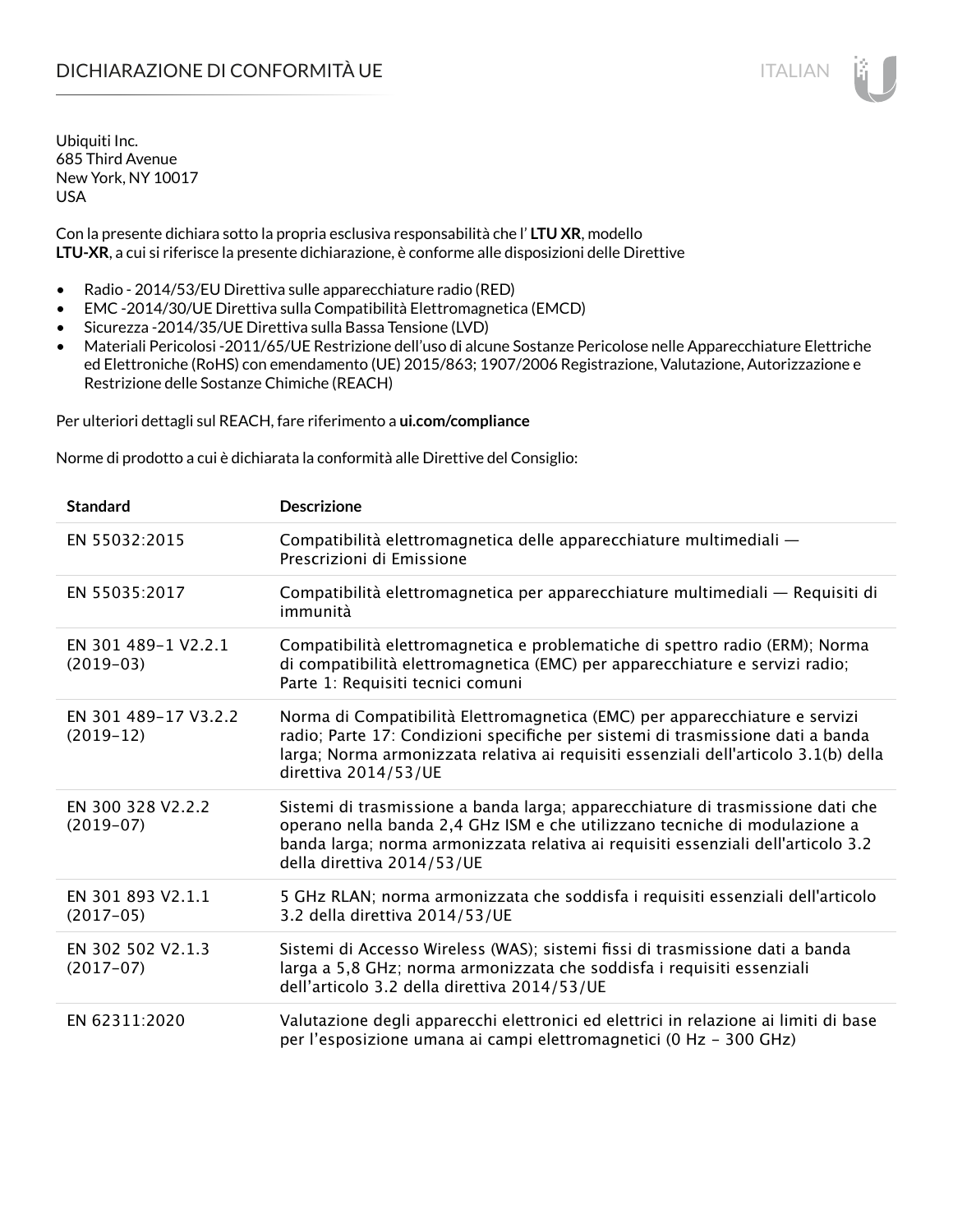

| <b>Standard</b>   | <b>Descrizione</b>                                                                                                          |  |
|-------------------|-----------------------------------------------------------------------------------------------------------------------------|--|
| EN 62368-1:2014   | Apparecchiature per la tecnologia audio/video, dell'informazione e della<br>comunicazione - Parte 1: Requisiti di sicurezza |  |
| <b>CE Marking</b> | $\epsilon$                                                                                                                  |  |

Mark Feil un Feuil  $\overline{\phantom{0}}$ 

Compliance Manager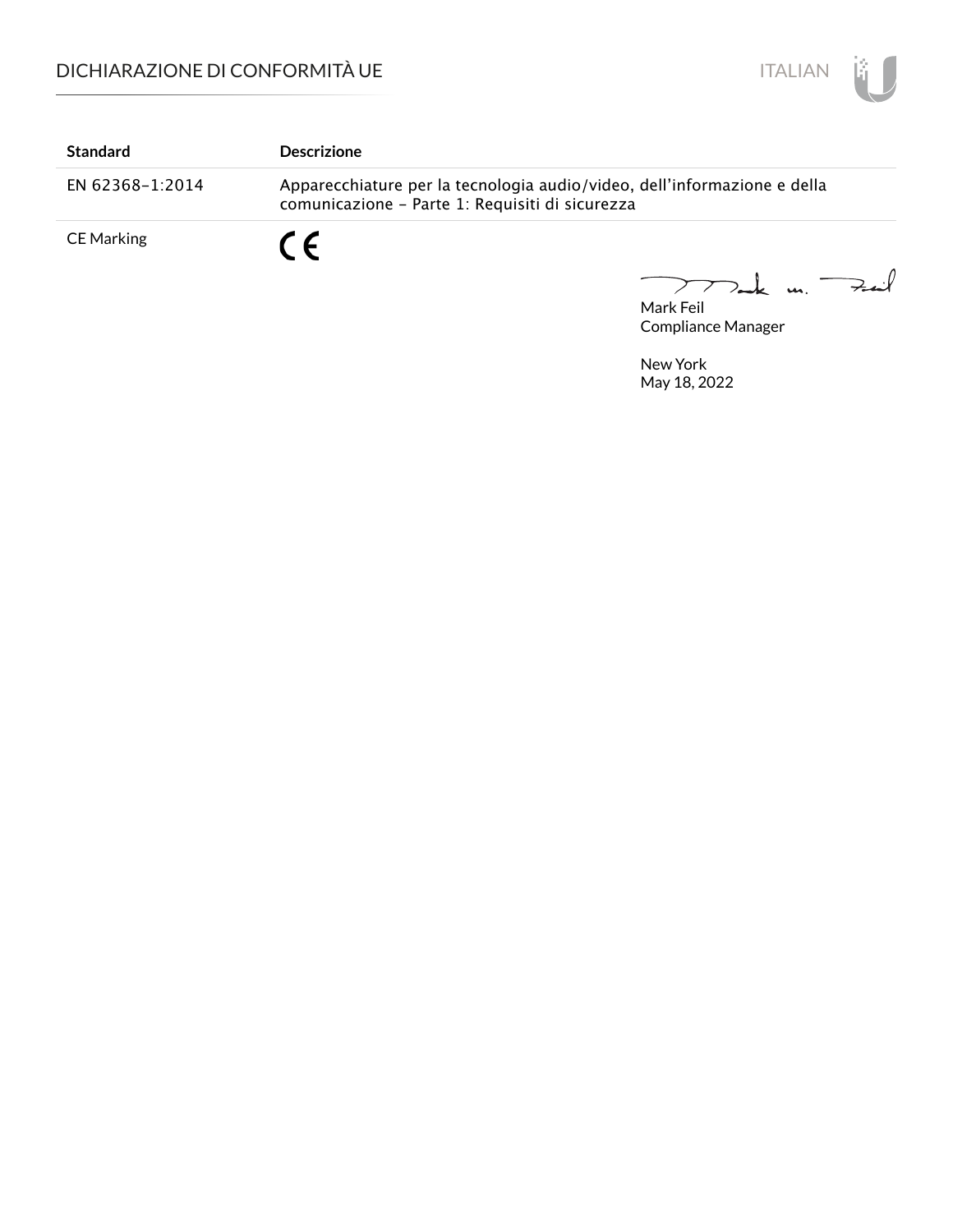Déclare par la présente, sous notre seule responsabilité, que l'**LTU XR**, modèle **LTU-XR**, auquel se rapporte cette déclaration, est conforme aux dispositions des Directives

- Radio 2014/53/EU Directive sur les Équipements Radio (RED)
- EMC -2014/30/EU Directive sur la Compatibilité Electromagnétique (EMCD)
- Sécurité -2014/35/EU Directive sur la Basse Tension (LVD)
- Matières dangereuses -2011/65/UE Restriction de l'utilisation de Certaines Substances Dangereuses dans les Equipements Electriques et Electroniques (RoHS) avec amendement (EU) 2015/863 ; 1907/2006 Enregistrement, Evaluation, Autorisation et Restriction des Produits Chimiques (REACH)

Pour plus de détails sur le règlement REACH, veuillez consulter le site **ui.com/compliance**

Normes de produits pour lesquelles la conformité aux directives du Conseil est déclarée :

| <b>Normes</b>                       | La description                                                                                                                                                                                                                                                                                                                         |
|-------------------------------------|----------------------------------------------------------------------------------------------------------------------------------------------------------------------------------------------------------------------------------------------------------------------------------------------------------------------------------------|
| EN 55032:2015                       | Compatibilité électromagnétique des équipements multimédia — Exigences<br>d'émission                                                                                                                                                                                                                                                   |
| EN 55035:2017                       | Compatibilité électromagnétique des équipements multimédia - Exigences<br>d'immunité                                                                                                                                                                                                                                                   |
| EN 301 489-1 V2.2.1<br>$(2019-03)$  | Compatibilité électromagnétique et spectre radioélectrique (ERM) ; Norme de<br>compatibilité électromagnétique (CEM) pour les équipements de communication<br>radio et services ; Partie 1 : Exigences techniques communes                                                                                                             |
| EN 301 489-17 V3.2.2<br>$(2019-12)$ | Norme de compatibilité électromagnétique (CEM) concernant les équipements<br>de communication radio et services ; partie 17 : Exigences particulières<br>applicables aux systèmes de transmission de données à large bande ; norme<br>harmonisée couvrant les exigences essentielles de l'article 3.1(b) de la directive<br>2014/53/UE |
| EN 300 328 V2.2.2<br>$(2019-07)$    | Systèmes de transmission de données à large bande ; Matériel de transmission<br>de données fonctionnant dans la bande ISM à 2, 4 GHz et utilisant des<br>techniques de modulation à étalement du spectre ; Norme harmonisée couvrant<br>les exigences essentielles de l'article 3.2 de la directive 2014/53/UE.                        |
| EN 301 893 V2.1.1<br>$(2017-05)$    | RLAN de 5 GHz ; Norme harmonisée couvrant les exigences essentielles de<br>l'article 3.2 de la Directive 2014/53/EU                                                                                                                                                                                                                    |
| EN 302 502 V2.1.3<br>$(2017-07)$    | Systèmes d'accès sans fil (WAS) ; systèmes fixes de transmission de données à<br>large bande de 5,8 GHz ; norme harmonisée couvrant les exigences essentielles<br>de l'article 3.2 de la directive 2014/53/UE.                                                                                                                         |
| EN 62311:2020                       | Évaluation des équipements électroniques et électriques en relation avec les<br>restrictions d'exposition humaine pour les champs électromagnétiques (0 Hz -<br>300 GHz)                                                                                                                                                               |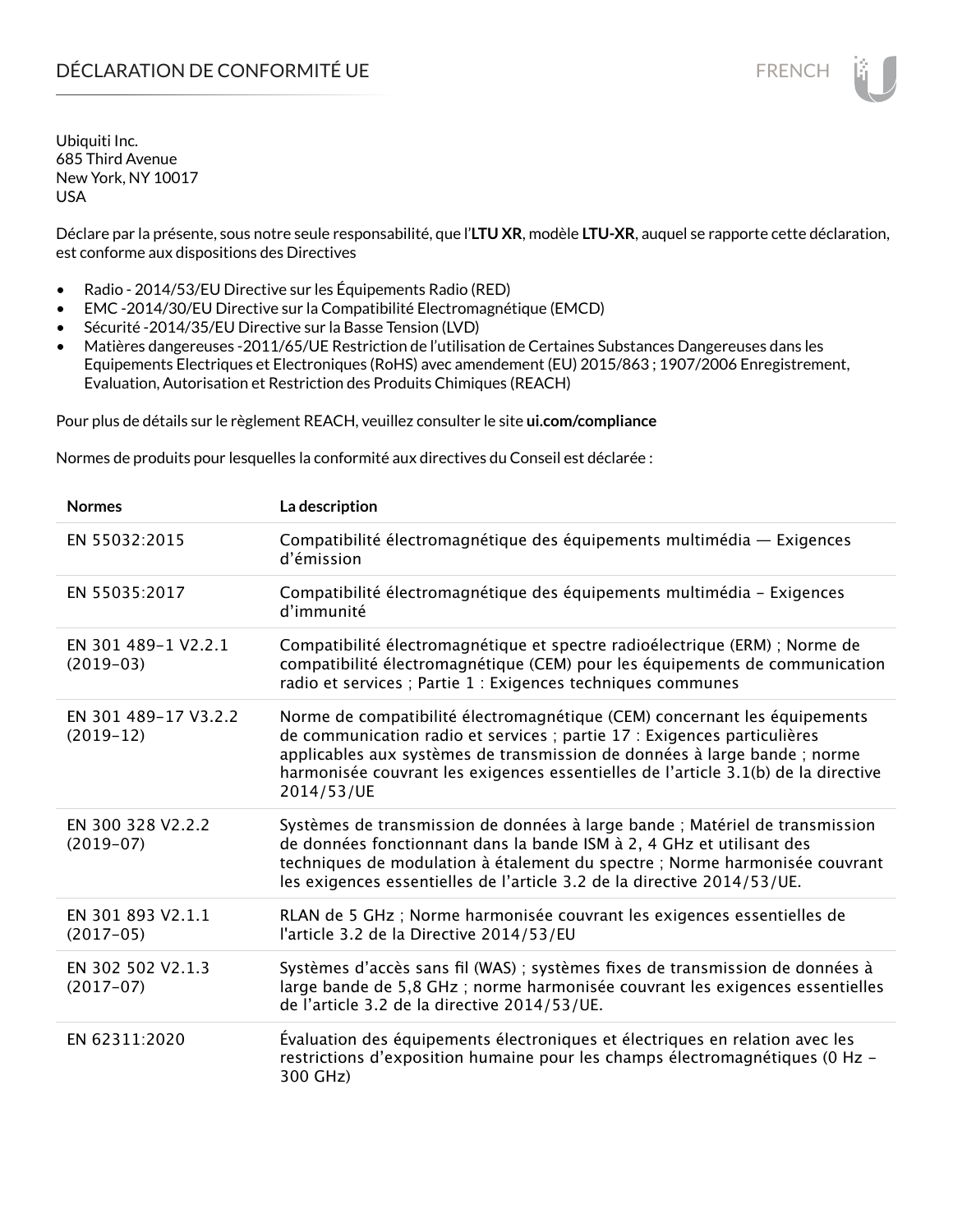

| <b>Normes</b>     | La description                                                                                                               |
|-------------------|------------------------------------------------------------------------------------------------------------------------------|
| EN 62368-1:2014   | Equipements des technologies de l'audio/vidéo, de l'information et de la<br>communication - Partie 1 : exigences de sécurité |
| <b>CE Marking</b> | $\epsilon$                                                                                                                   |

Mark Feil<br>Mark Feil  $\overline{\phantom{0}}$ 

Compliance Manager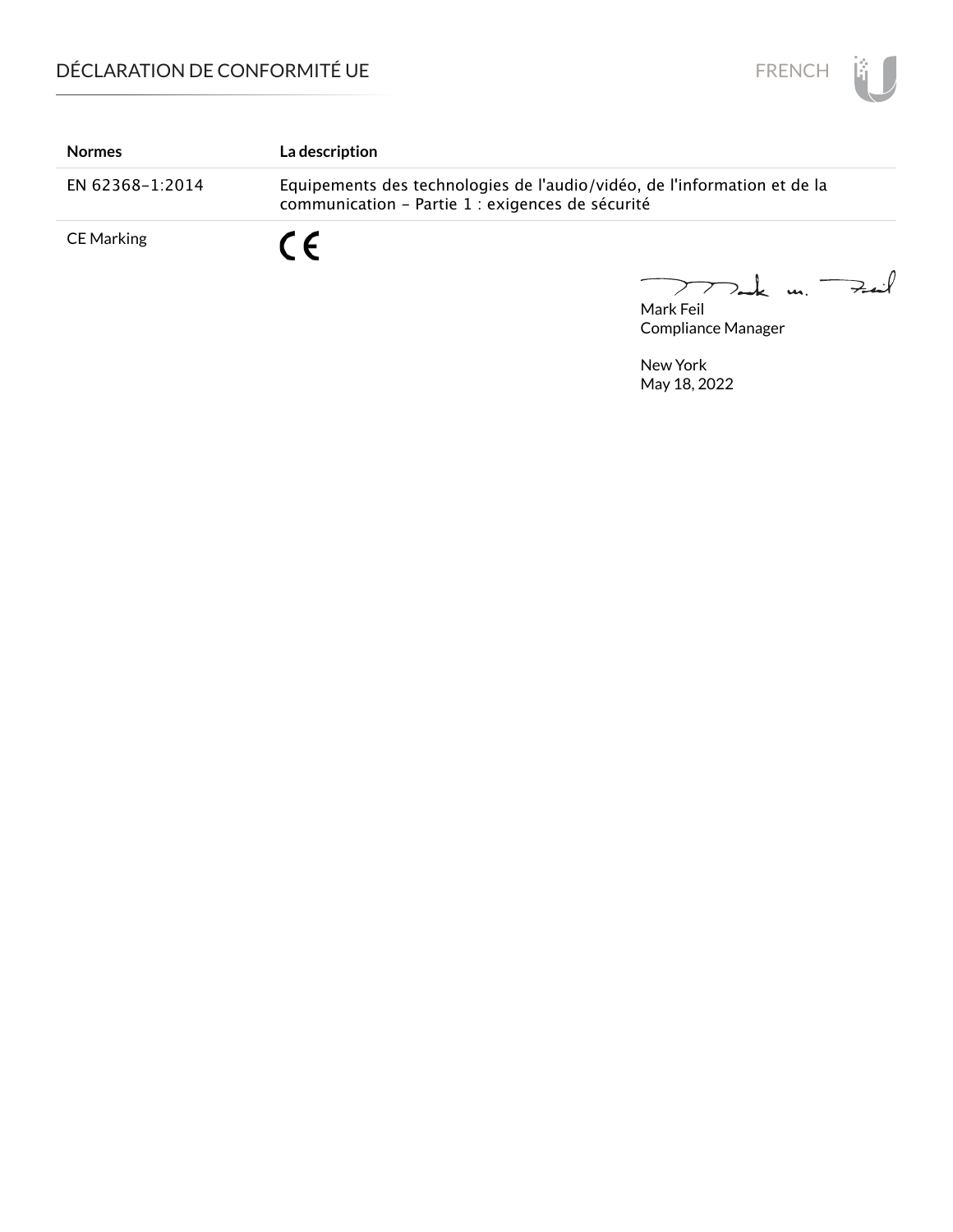Por la presente declaramos bajo nuestra exclusiva responsabilidad que el **LTU XR**, modelo **LTU-XR**, al que se refiere esta declaración, es conforme con las disposiciones de las Directivas

- Radio 2014/53/EU Directiva de Equipos de Radio (RED)
- EMC -2014/30/Directiva de Compatibilidad Electromagnética de la UE (EMCD)
- Seguridad -2014/35/Directiva de Baja Tensión de la UE (LVD)
- Materiales Peligrosos -2011/65/UE Restricción de la Utilización de Determinadas Sustancias Peligrosas en Aparatos Eléctricos y Electrónicos (RoHS) con la enmienda (UE) 2015/863; 1907/2006 Registro, Evaluación, Autorización y Restricción de Sustancias Químicas (REACH)

Para más detalles sobre el REACH, consulte **ui.com/compliance**

Normas de productos con las que se declara la conformidad con las Directivas del Consejo:

| <b>Estándares</b>                   | Descripción                                                                                                                                                                                                                                                                                         |
|-------------------------------------|-----------------------------------------------------------------------------------------------------------------------------------------------------------------------------------------------------------------------------------------------------------------------------------------------------|
| EN 55032:2015                       | Compatibilidad electromagnética de equipos multimedia. Requisitos de emisión                                                                                                                                                                                                                        |
| EN 55035:2017                       | Compatibilidad electromagnética de equipos multimedia. Requisitos de<br>inmunidad                                                                                                                                                                                                                   |
| EN 301 489-1 V2.2.1<br>$(2019-03)$  | Cuestiones de Compatibilidad Electromagnética y Espectro de Radiofrecuencia<br>(ERM). Compatibilidad electromagnética (CEM): norma para equipos de radio y<br>servicios. Parte 1: Requisitos técnicos comunes                                                                                       |
| EN 301 489-17 V3.2.2<br>$(2019-12)$ | Norma de Compatibilidad Electromagnética (CEM) para equipos y servicios<br>radioeléctricos; Parte 17: Condiciones específicas para sistemas de transmisión<br>de datos de banda ancha; Norma armonizada que cubre los requisitos<br>esenciales del artículo 3.1.b) de la Directiva 2014/53/UE       |
| EN 300 328 V2.2.2<br>$(2019-07)$    | Sistemas de transmisión de datos de banda ancha; Equipos de transmisión<br>de datos, que funcionan en la banda ISM de 2,4 GHz y utilizan técnicas de<br>modulación de espectro ensanchado; Norma armonizada que cubre los<br>requisitos esenciales según el artículo 3.2 de la Directiva 2014/53/UE |
| EN 301 893 V2.1.1<br>$(2017-05)$    | 5 GHz RLAN; Norma armonizada que cubre los requisitos esenciales del artículo<br>3.2 de la Directiva 2014/53/UE                                                                                                                                                                                     |
| EN 302 502 V2.1.3<br>$(2017-07)$    | Sistemas de acceso inalámbrico (WAS); Sistemas de transmisión de datos de<br>banda ancha fija de 5,8 GHz; Norma armonizada que cubre los requisitos<br>esenciales del artículo 3.2 de la Directiva 2014/53/UE                                                                                       |
| EN 62311:2020                       | Evaluación de los equipos electrónicos y eléctricos en relación con las<br>restricciones relativas a la exposición de las personas a los campos<br>electromagnéticos (0 Hz - 300 GHz)                                                                                                               |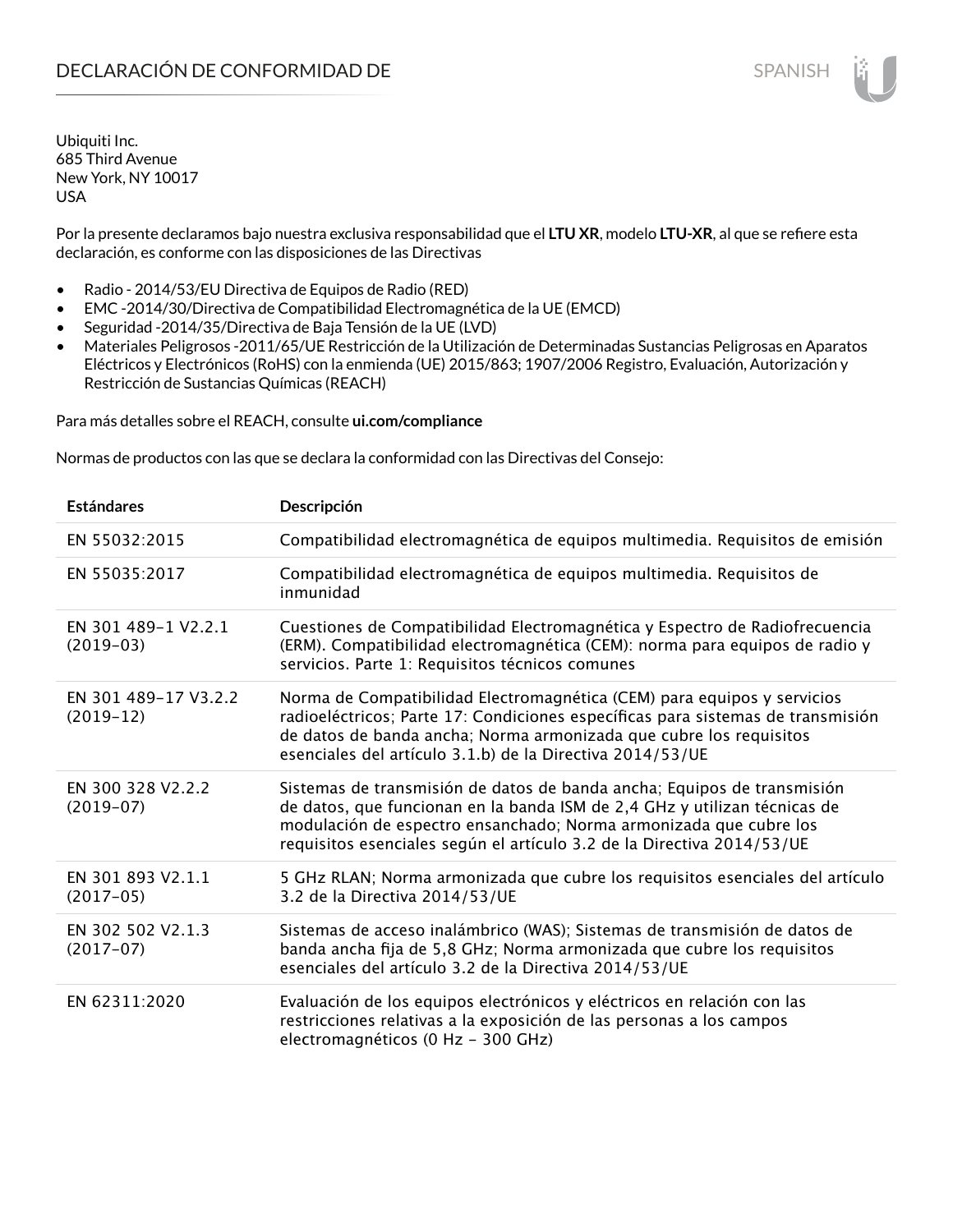

| <b>Estándares</b> | Descripción                                                                                                          |
|-------------------|----------------------------------------------------------------------------------------------------------------------|
| EN 62368-1:2014   | Equipos de audio y vídeo, de tecnología de la información y de la comunicación<br>- Parte 1: Requisitos de seguridad |
| <b>CE Marking</b> | $\epsilon$                                                                                                           |

Mark Feil u. <del>Zu</del>il  $\overline{\phantom{m}}$ 

Compliance Manager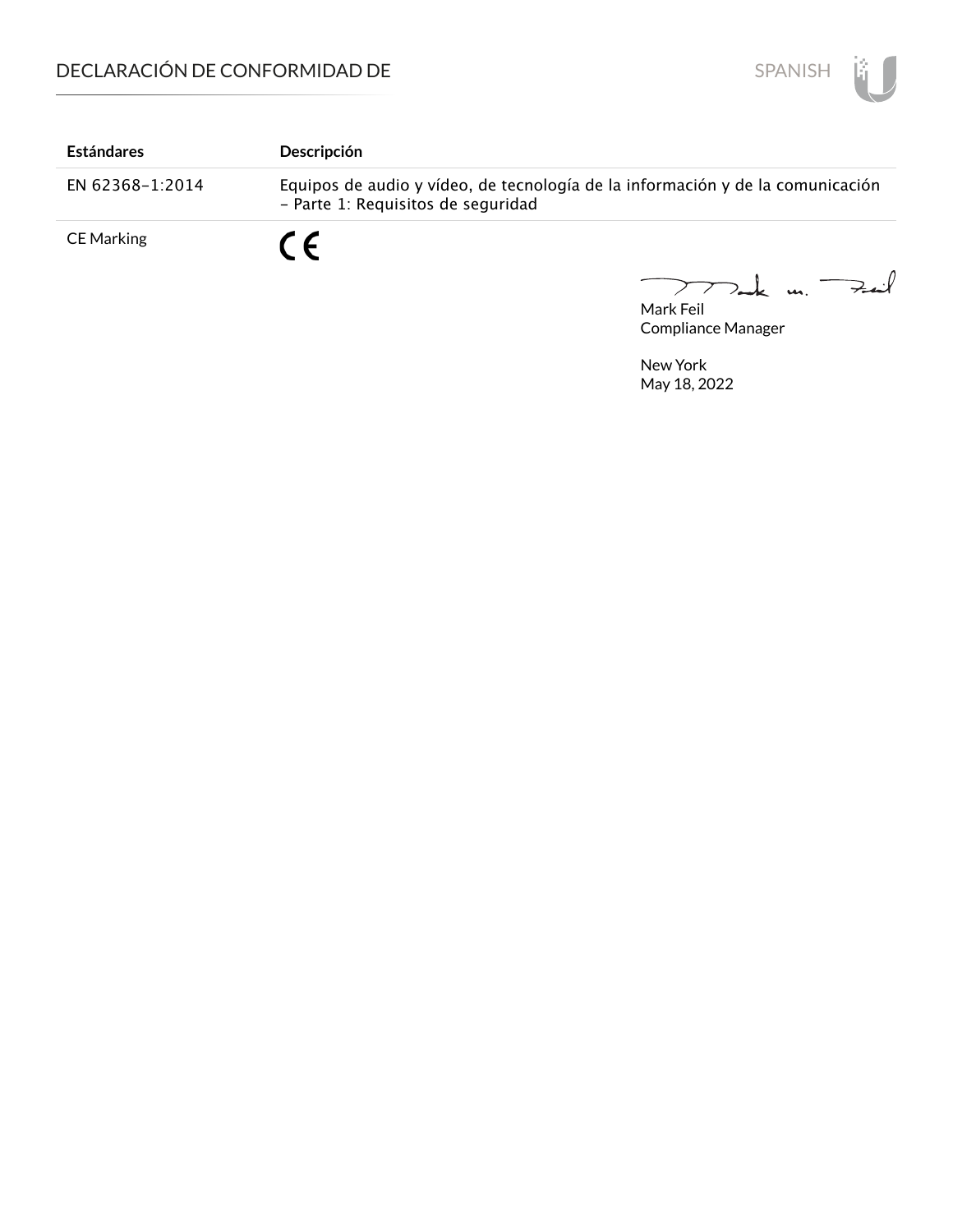# DECLARAȚIA DE CONFORMITATE UE EXECUTE DE ROMANIAN

Ubiquiti Inc. 685 Third Avenue New York, NY 10017 USA

Prin prezenta declarăm sub răspunderea noastră exclusivă că "LTU XR", modelul LTU-XR, la care se referă această declarație, este în conformitate cu prevederile directivelor următoare:

- Radio 2014/53/EU Radio Equipment Directive (RED) (Directiva UE privind echipamentele radio)
- EMC -2014/30/EU Electromagnetic Compatibility Directive (EMCD) (Directiva UE privind compatibilitatea electromagnetică)
- Siguranță -2014/35/EU Low Voltage Directive (LVD) (Directiva UE privind joasa tensiune)
- Materiale periculoase -2011/65/EU Restriction of the Use of Certain Hazardous Substances in Electrical and Electronic Equipment (RoHS) with amendment (EU) 2015/863 (Directiva UE privind restricția utilizării anumitor substanțe periculoase în echipamentele electrice și electronice (RoHS) cu amendamentele ulterioare); 1907/2006 Registration, Evaluation, Authorization and Restriction of Chemicals (REACH) (Regulamentul Uniunii Europene privind înregistrarea, evaluarea si autorizarea produselor chimice)

Pentru detalii suplimentare referitoare la regulamentul REACH, vă rugăm să consultați site-ul **ui.com/compliance**

Standarde de produs la care este declarată conformitatea directivelor Consiliului:

| <b>Standarde</b>                    | <b>Descriere</b>                                                                                                                                                                                                                                                                                  |
|-------------------------------------|---------------------------------------------------------------------------------------------------------------------------------------------------------------------------------------------------------------------------------------------------------------------------------------------------|
| EN 55032:2015                       | Compatibilitatea electromagnetică a echipamentelor multimedia - Cerințe<br>privind emisiile                                                                                                                                                                                                       |
| EN 55035:2017                       | Compatibilitatea electromagnetică a echipamentelor multimedia. Cerințe privind<br>imunitatea                                                                                                                                                                                                      |
| EN 301 489-1 V2.2.1<br>$(2019-03)$  | Compatibilitatea electromagnetică și chestiuni legate de spectrul de frecvențe<br>radio (ERM); Standard de compatibilitate electromagnetică (EMC) pentru<br>echipamente și servicii radio; Partea 1: Cerințe tehnice comune                                                                       |
| EN 301 489-17 V3.2.2<br>$(2019-12)$ | Standard de compatibilitate electromagnetică (EMC) pentru echipamente și<br>servicii radio; Partea 17: Condiții specifice pentru sistemele de transmisie<br>a datelor în bandă largă; Standard armonizat privind cerințele esențiale ale<br>articolului 3.1 litera (b) din Directiva 2014/53 / UE |
| EN 300 328 V2.2.2<br>$(2019-07)$    | Sisteme de transmisie pe bandă largă; Echipamente de transmisie de date care<br>funcționează în banda ISM de 2,4 GHz și utilizează tehnici de modulare a benzii<br>largi; Standard armonizat privind cerintele esențiale ale articolului 3.2 din<br>Directiva 2014/53 / UE                        |
| EN 301 893 V2.1.1<br>$(2017-05)$    | RLAN de 5 GHz; Standard armonizat privind cerințele esențiale ale articolului<br>3.2 din Directiva 2014/53 / UE                                                                                                                                                                                   |
| EN 302 502 V2.1.3<br>$(2017-07)$    | Sisteme de acces wireless (WAS); Sisteme fixe de transmitere a datelor în bandă<br>largă de 5,8 GHz; Standard armonizat privind cerințele esențiale ale articolului<br>3.2 din Directiva 2014/53 / UE                                                                                             |
| EN 62311:2020                       | Evaluarea echipamentelor electronice și electrice legate de restricțiile expunerii<br>umane la câmpurile electromagnetice (0 Hz - 300 GHz)                                                                                                                                                        |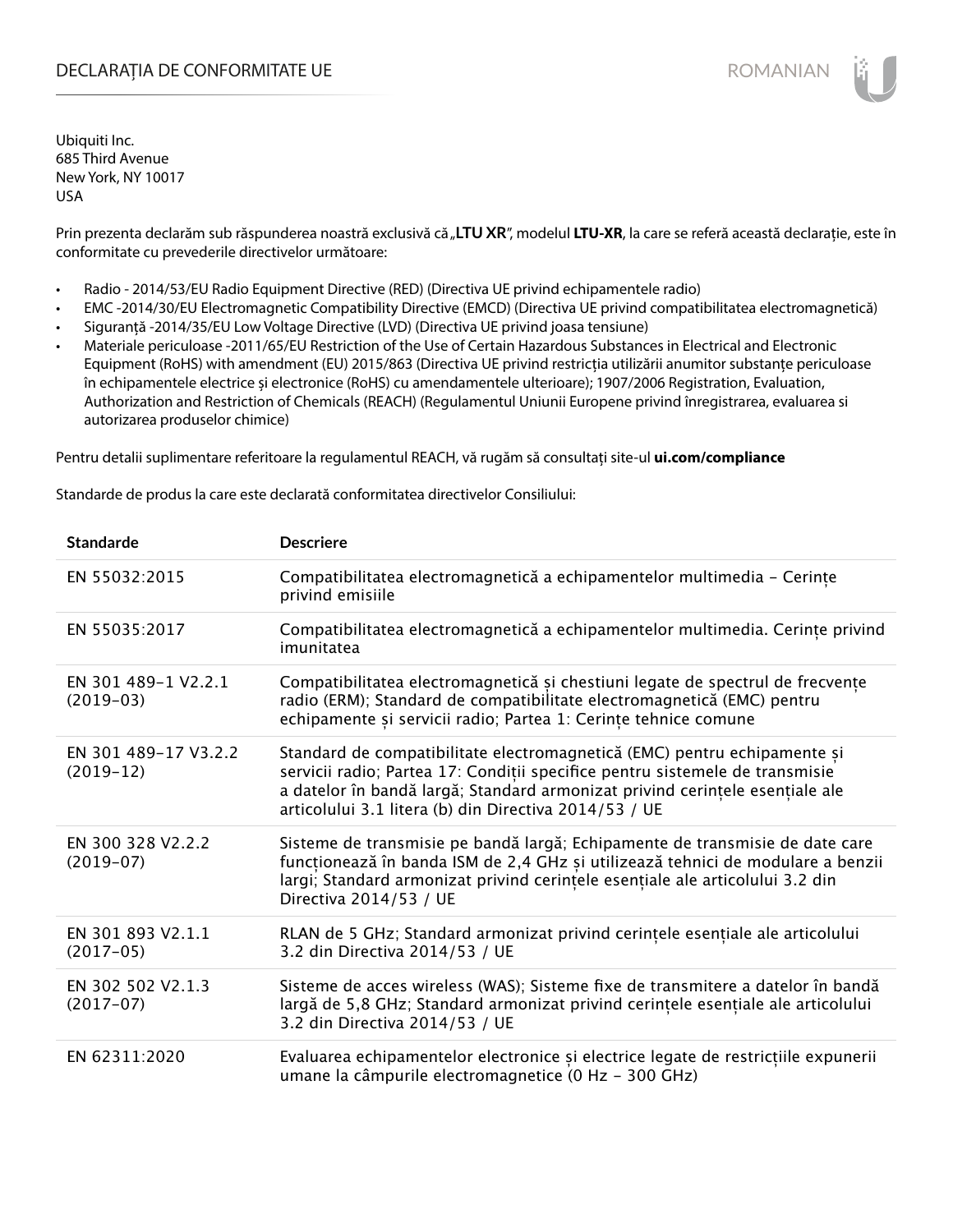

| <b>Standarde</b> | <b>Descriere</b>                                                                                           |
|------------------|------------------------------------------------------------------------------------------------------------|
| EN 62368-1:2014  | Echipamente tehnologice audio / video, informaționale și de comunicații. Partea<br>1: Cerinte de sigurantă |
| CE Marking       | CE                                                                                                         |

TTak m. Fait Mark Feil

Compliance Manager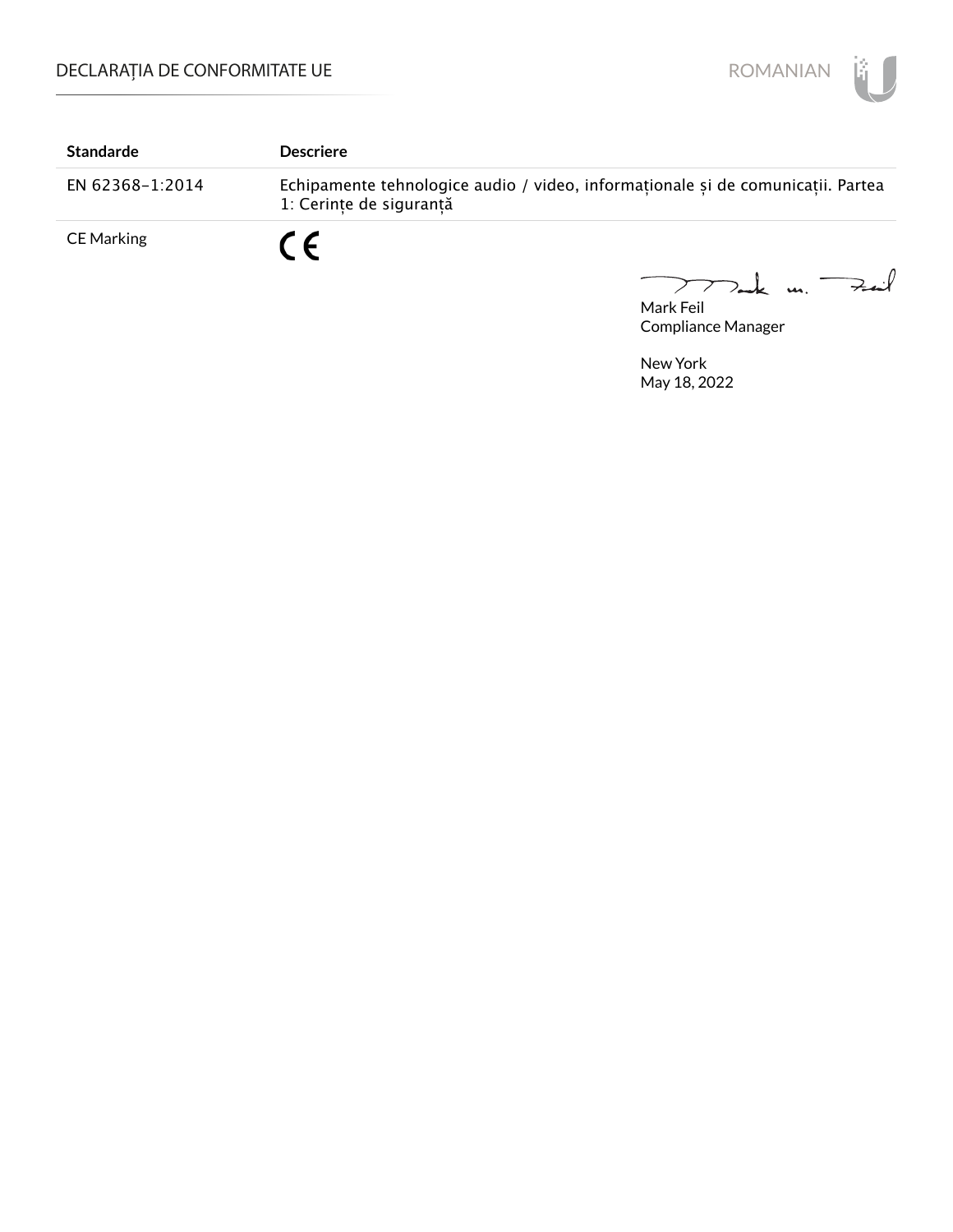Niniejszym oświadczam z naszą wyłączną odpowiedzialnością, że **LTU XR**, model **LTU-XR**, do którego odnosi się niniejsza deklaracja, jest zgodny z przepisami Dyrektyw

- przepisami Dyrektyw
- Radio 2014/53/Dyrektywa Sprzętu Radiowego UE (RED)
- EMC -2014/30/Dyrektywa Zgodności Elektromagnetycznej UE (EMCD)
- Bezpieczeństwo -2014/35/Dyrektywa Niskiego Napięcia UE (LVD)
- Materiały Niebezpieczne -2011/65/Restrykcje Dotyczące Użycia NIektórych Niebezpiecznych Substancji w Sprzęcie Elektrycznym i Elektronicznym UE (RoHS) ze zmianą (UE) 2015/863; 1907/2006 Rejestracja, Ocena, Zezwolenie i Restrykcje Dotyczące Chemikaliów (REACH)

Aby uzyskać dodatkowe informacje REACH, należy przejść do **ui.com/compliance**

Normy wyrobu, z którymi deklarowana jest zgodność z dyrektywami Rady:

| Normy                               | <b>Opis</b>                                                                                                                                                                                                                                                          |
|-------------------------------------|----------------------------------------------------------------------------------------------------------------------------------------------------------------------------------------------------------------------------------------------------------------------|
| EN 55032:2015                       | Kompatybilność elektromagnetyczna sprzętu multimedialnego – Wymagania<br>emisyjne                                                                                                                                                                                    |
| EN 55035:2017                       | Kompatybilność elektromagnetyczna sprzętu multimedialnego — Wymagania<br>odporności                                                                                                                                                                                  |
| EN 301 489-1 V2.2.1<br>$(2019-03)$  | Kompatybilność elektromagnetyczna i Zagadnienia widma Radiowego (ERM);<br>Standard Kompatybilności ElektroMagnetycznej (EMC) dla sprzętu radiowego i<br>usług; Part 1: Common technical requirements                                                                 |
| EN 301 489-17 V3.2.2<br>$(2019-12)$ | Standard Kompatybilności ElektroMagnetycznej (EMC) dla sprzętu radiowego<br>i usług; PCzęść 17: Szczególne warunki dla Szerokopasmowych Systemów<br>Transmisji Danych; Norma zharmonizowana obejmująca zasadnicze wymagania<br>art. 3.1 lit. b) dyrektywy 2014/53/UE |
| EN 300 328 V2.2.2<br>$(2019-07)$    | Szerokopasmowe systemy transmisji; Szprzęt transmisji danych działający w<br>paśmie 2,4 GHz ISM i używający szerokopasmowe techniki modulacyjne; Norma<br>zharmonizowana obejmująca zasadnicze wymagania artykułu 3.2 dyrektywy<br>2014/53/UE                        |
| EN 301 893 V2.1.1<br>$(2017-05)$    | 5 GHz RLAN; Norma zharmonizowana obejmująca zasadnicze wymagania<br>artykułu 3.2 dyrektywy 2014/53/UE                                                                                                                                                                |
| EN 302 502 V2.1.3<br>$(2017-07)$    | Bezprzewodowe Systemy Dostępu (WAS); 5,8 GHz stacjonarne szerokopasmowe<br>systemy transmisji danych; Norma zharmonizowana obejmująca zasadnicze<br>wymagania artykułu 3.2 dyrektywy 2014/53/UE                                                                      |
| EN 62311:2020                       | Oszacowanie elektronicznego i elektrycznego sprzętu związanego z<br>ograniczeniami narażenia ludzi na pola elektromagnetyczne (0 Hz - 300 GHz)                                                                                                                       |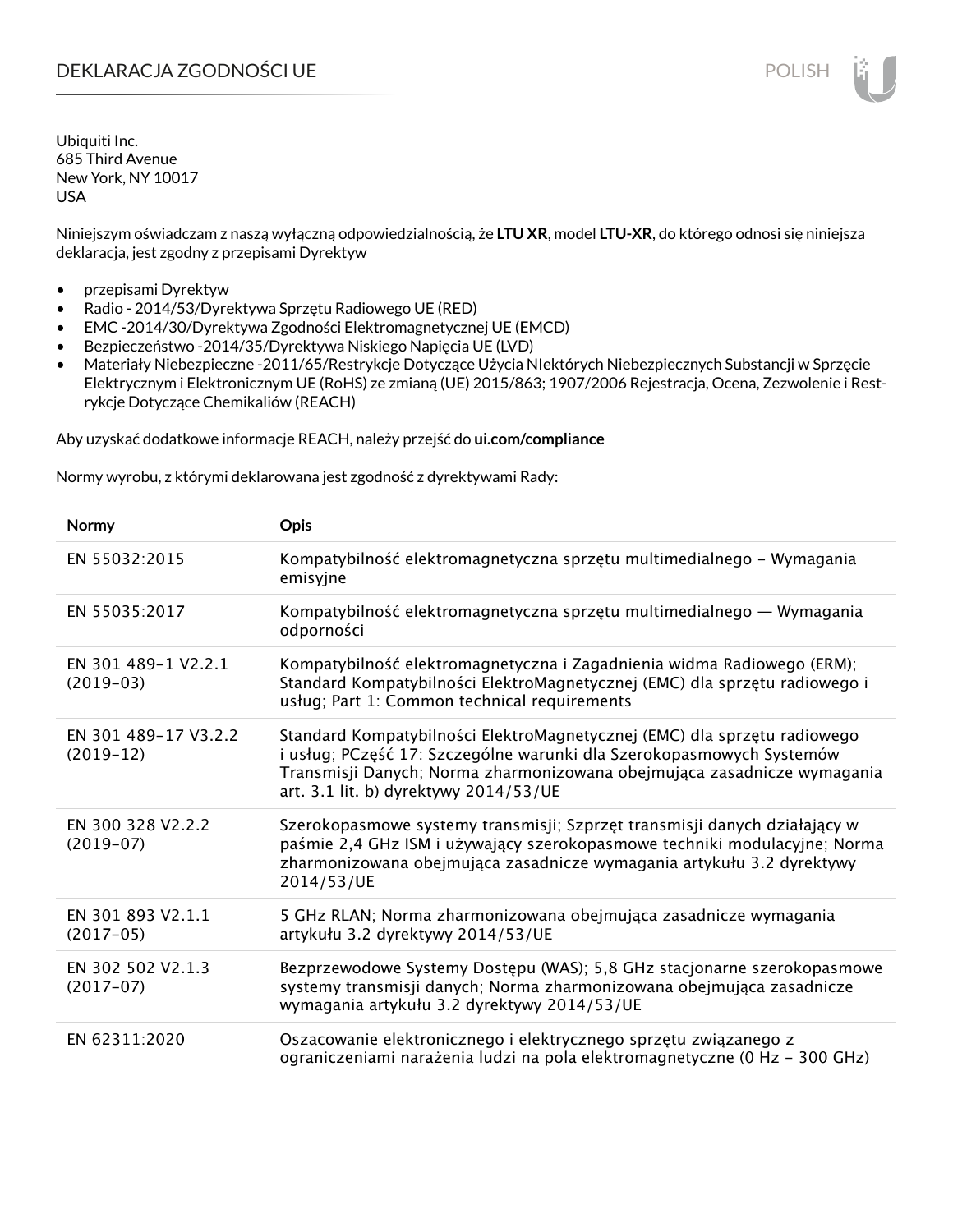

| <b>Normy</b>      | <b>Opis</b>                                                                                                      |
|-------------------|------------------------------------------------------------------------------------------------------------------|
| EN 62368-1:2014   | Audio/wideo, sprzęt technologii informatycznej i komunikacyjnej – Część 1:<br>Wymagania dotyczące bezpieczeństwa |
| <b>CE Marking</b> | $\epsilon$                                                                                                       |

Mark Feil Compliance Manager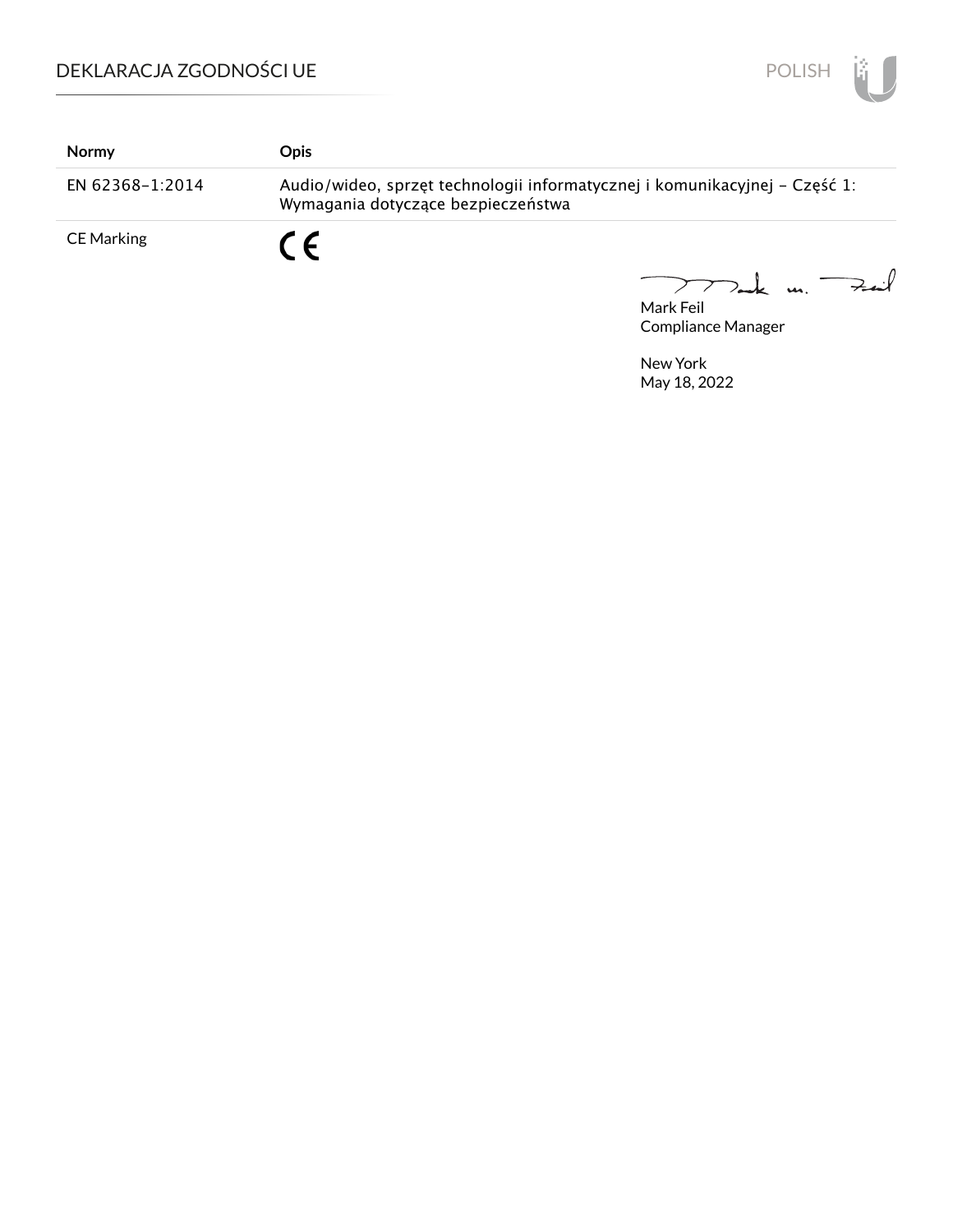# IZJAVA EU O SKLADNOSTI SLOVENIAN

Ubiquiti Inc. 685 Third Avenue New York, NY 10017 USA

S tem dokumentom na lastno odgovornost izjavljamo, da je naprava **LTU XR**, model **LTU-XR**, na katerega se ta izjava nanaša, v skladu z določbami naslednjih direktiv:

- Radio 2014/53/EU Direktiva o radijski opremi (RED)
- EMC -2014/30/EU Direktiva o elektromagnetni združljivosti (EMCD)
- Varnost -2014/35/EU Direktiva o nizkonapetostni opremi (LVD)
- Nevarne snovi -2011/65/EU Direktiva o omejevanju uporabe nekaterih nevarnih snovi v električni in elektronski opremi (RoHS) s spremembo (EU) 2015/863; 1907/2006 Uredba o registraciji, evalvaciji, avtorizaciji in omejevanju kemikalij (REACH)

Več podrobnosti o REACH uredbi si poglejte na **ui.com/compliance**

Standardi za izdelke, s katerimi je razglašena skladnost z direktivami Sveta:

| <b>Standardi</b>                    | <b>Opis</b>                                                                                                                                                                                                                                       |
|-------------------------------------|---------------------------------------------------------------------------------------------------------------------------------------------------------------------------------------------------------------------------------------------------|
| EN 55032:2015                       | Elektromagnetna združljivost večpredstavnostne opreme - Zahteve glede<br>elektromagnetnega sevanja                                                                                                                                                |
| EN 55035:2017                       | Elektromagnetna združljivost večpredstavnostne opreme - Zahteve za<br>odpornost opreme                                                                                                                                                            |
| EN 301 489-1 V2.2.1<br>$(2019-03)$  | Elektromagnetna združljivost in zadeve v zvezi z radijskim spektrom (ERM) -<br>Standard elektromagnetne združljivosti (EMC) za radijsko opremo in storitve -<br>1. del: Splošne tehnične zahteve                                                  |
| EN 301 489-17 V3.2.2<br>$(2019-12)$ | Standard elektromagnetne združljivosti (EMC) za radijsko opremo in storitve -<br>17. del: Posebni pogoji za širokopasovne sisteme za prenos podatkov -<br>Harmonizirani standard, ki zajema bistvene zahteve člena 3.1(b) direktive<br>2014/53/EU |
| EN 300 328 V2.2.2<br>$(2019-07)$    | Širokopasovni prenosni sistemi - Oprema za prenos podatkov v frekvenčnem<br>pasu 2,4 GHz ISM, ki uporablja širokopasovne modulacijske tehnike -<br>Harmonizirani standard, ki zajema bistvene zahteve člena 3.2 direktive<br>2014/53/EU           |
| EN 301 893 V2.1.1<br>$(2017-05)$    | 5 GHz RLAN - Harmonizirani standard, ki zajema bistvene zahteve člena 3.2<br>direktive 2014/53/EU                                                                                                                                                 |
| EN 302 502 V2.1.3<br>$(2017-07)$    | Brezžični dostopovni sistemi (WAS) - Fiksni širokopasovni sistemi za prenos<br>podatkov na frekvenci 5,8 GHz - Harmonizirani standard, ki zajema bistvene<br>zahteve člena 3.2 direktive 2014/53/EU                                               |
| EN 62311:2020                       | Ocena elektronske in električne opreme glede omejevanja izpostavljenosti ljudi<br>elektromagnetnim sevanjem (0 Hz - 300 GHz)                                                                                                                      |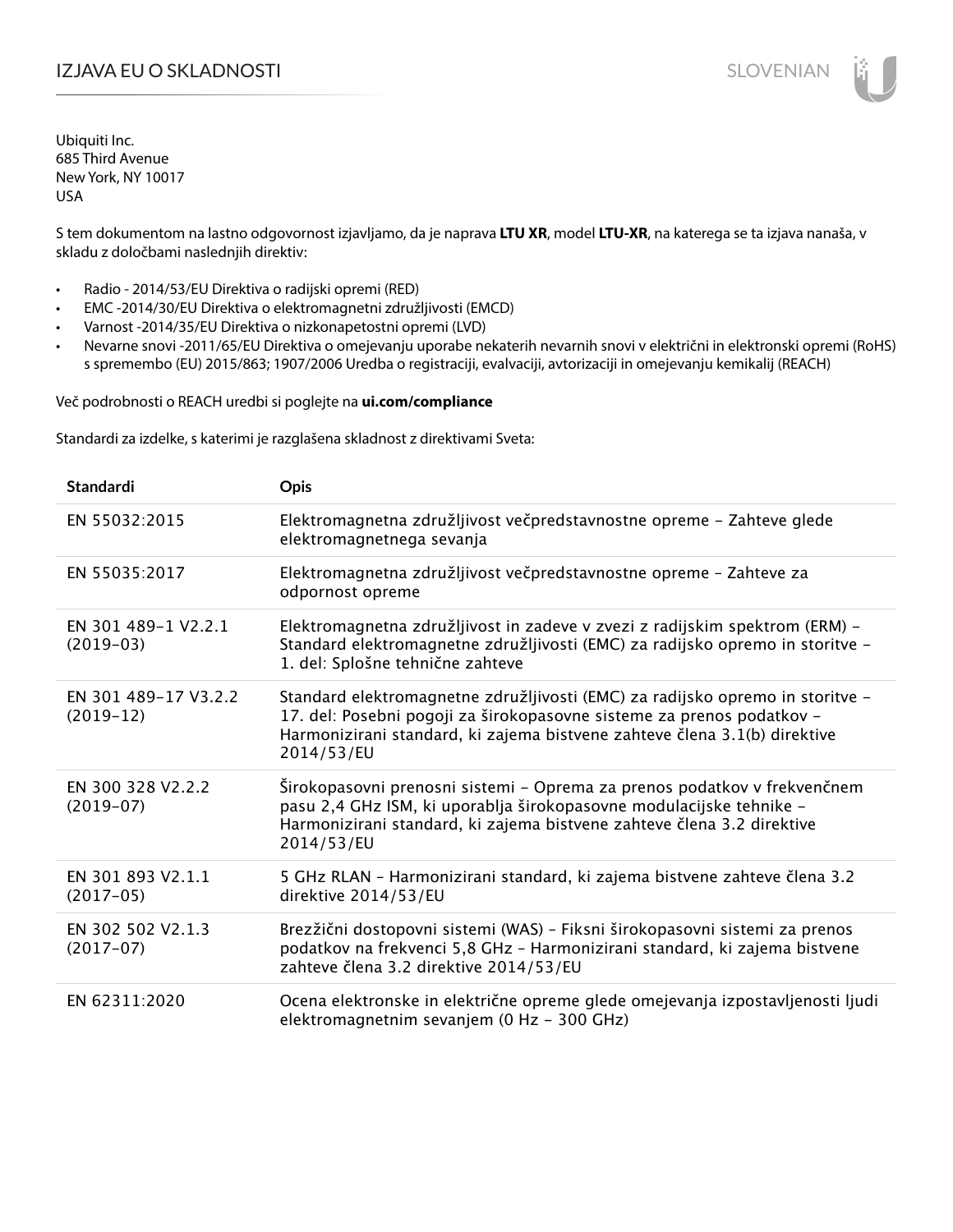

| Standardi         | Opis                                                                                              |
|-------------------|---------------------------------------------------------------------------------------------------|
| EN 62368-1:2014   | Oprema za avdio/video, informacijsko in komunikacijsko tehnologijo – 1. del:<br>Varnostne zahteve |
| <b>CE Marking</b> | $\epsilon$                                                                                        |

Mak m. Fait

Mark Feil Compliance Manager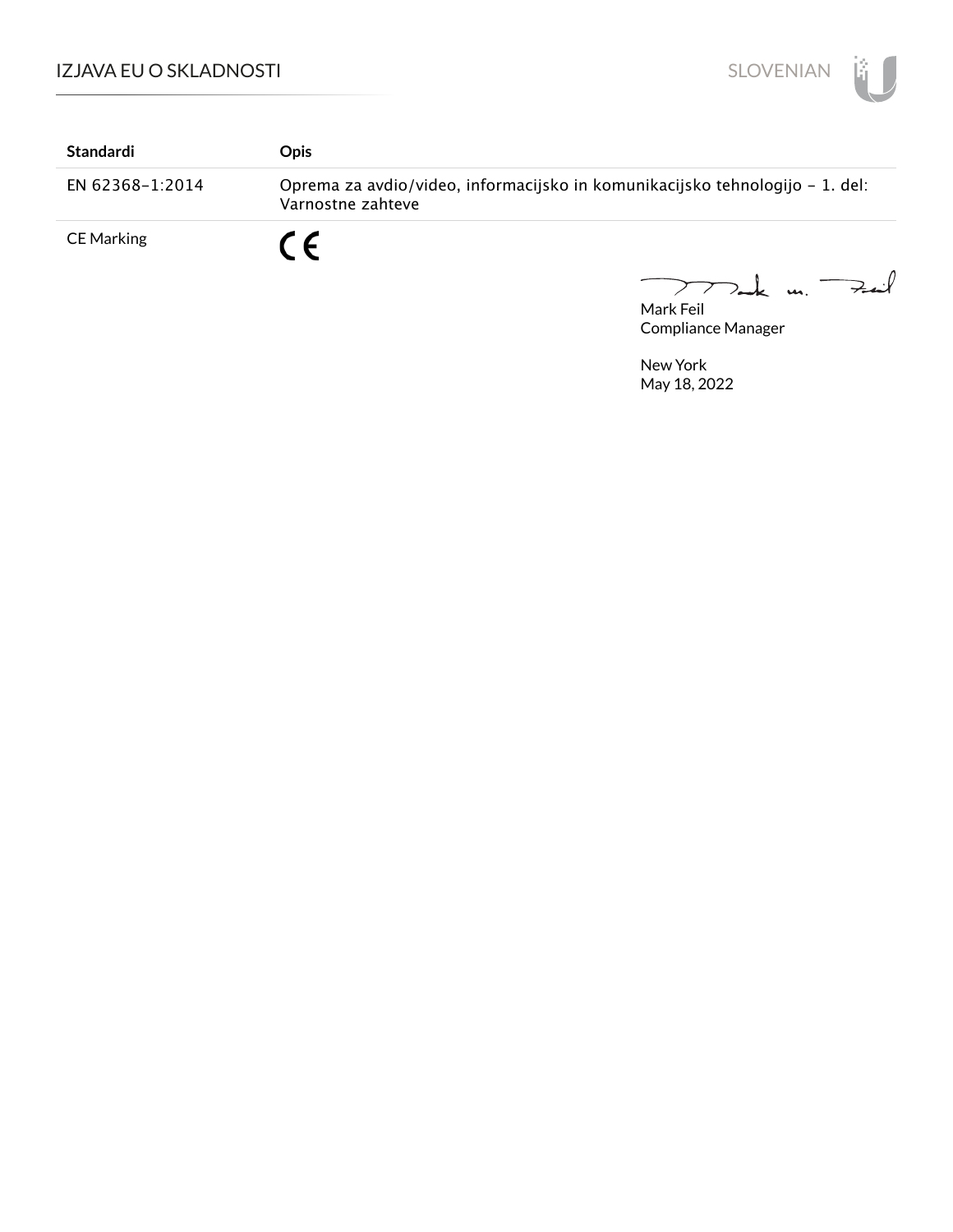Διά του παρόντος δηλώνουμε με αποκλειστική ευθύνη μας ότι το **LTU XR**, μοντέλο **LTU-XR**, στο οποίο αναφέρεται η παρούσα δήλωση, είναι σύμφωνο με τις διατάξεις των Οδηγιών

- Ραδιοεξοπλισμός Οδηγία Ραδιοεξοπλισμού (RED) 2014/53/ΕΕ
- EMC Οδηγία Ηλεκτρομαγνητικής Συμβατότητας (EMCD) 2014/30/ΕΕ
- Ασφάλεια Οδηγία Χαμηλής Τάσης (LVD) 2014/35/ΕΕ
- Επικίνδυνα Υλικά Περιορισμός της Χρήσης Ορισμένων Επικίνδυνων Ουσιών σε Ηλεκτρικό και Ηλεκτρονικό Εξοπλισμό (RoHS) 2011/65/ΕΕ με τροποποίηση (ΕΕ) 2015/863. Καταχώριση, Αξιολόγηση, Εξουσιοδότηση και Περιορισμός Χημικών Ουσιών (REACH) 1907/2006

Για περισσότερες λεπτομέρειες σχετικά με το REACH, παρακαλούμε ανατρέξτε στη διεύθυνση **ui.com/compliance**

Πρότυπα προϊόντων στα οποία δηλώνεται η συμμόρφωση των οδηγιών του Συμβουλίου:

| Πρότυπα                             | Περιγραφή                                                                                                                                                                                                                                                              |
|-------------------------------------|------------------------------------------------------------------------------------------------------------------------------------------------------------------------------------------------------------------------------------------------------------------------|
| EN 55032:2015                       | Ηλεκτρομαγνητική συμβατότητα εξοπλισμού πολυμέσων – Απαιτήσεις<br>εκπομπών                                                                                                                                                                                             |
| EN 55035:2017                       | Ηλεκτρομαγνητική συμβατότητα εξοπλισμού πολυμέσων - Απαιτήσεις<br>θωράκισης                                                                                                                                                                                            |
| EN 301 489-1 V2.2.1<br>$(2019-03)$  | Ηλεκτρομαγνητική συμβατότητα και Θέματα Ραδιοφάσματος (ERM). Πρότυπο<br>ηλεκτρομαγνητικής συμβατότητας (EMC) για ραδιοεξοπλισμό και υπηρεσίες.<br>Μέρος 1: Κοινές τεχνικές απαιτήσεις                                                                                  |
| EN 301 489-17 V3.2.2<br>$(2019-12)$ | Πρότυπο ηλεκτρομαγνητικής συμβατότητας (ΕΜC) για ραδιοεξοπλισμό και<br>υπηρεσίες. Μέρος 17: Ειδικοί όροι για Συστήματα Μετάδοσης Δεδομένων<br>Ευρείας Ζώνης · Εναρμονισμένο Πρότυπο που καλύπτει τις βασικές<br>απαιτήσεις του άρθρου 3.1 (β) της Οδηγίας 2014/53 / ΕΕ |
| EN 300 328 V2.2.2<br>$(2019-07)$    | Ευρυζωνικά συστήματα μετάδοσης. Εξοπλισμός μετάδοσης δεδομένων<br>που λειτουργεί στη ζώνη ISM 2,4 GHz και χρησιμοποιεί ευρυζωνικές<br>τεχνικές διαμόρφωσης. Εναρμονισμένο πρότυπο που καλύπτει τις βασικές<br>απαιτήσεις του άρθρου 3.2 της Οδηγίας 2014/53 / ΕΕ       |
| EN 301 893 V2.1.1<br>$(2017-05)$    | 5 GHz RLAN. Εναρμονισμένο Πρότυπο που καλύπτει τις βασικές απαιτήσεις<br>του άρθρου 3.2 της Οδηγίας 2014/53/ΕΕ                                                                                                                                                         |
| EN 302 502 V2.1.3<br>$(2017-07)$    | Συστήματα Ασύρματης Πρόσβασης (WAS). Σταθερά ευρυζωνικά συστήματα<br>μετάδοσης δεδομένων 5,8 GHz. Εναρμονισμένο Πρότυπο που καλύπτει τις<br>βασικές απαιτήσεις του άρθρου 3.2 της Οδηγίας 2014/53/ΕΕ                                                                   |
| EN 62311:2020                       | Αξιολόγηση ηλεκτρονικού και ηλεκτρικού εξοπλισμού που σχετίζεται με<br>περιορισμούς έκθεσης στον άνθρωπο για ηλεκτρομαγνητικά πεδία (0 Hz -<br>300 GHz)                                                                                                                |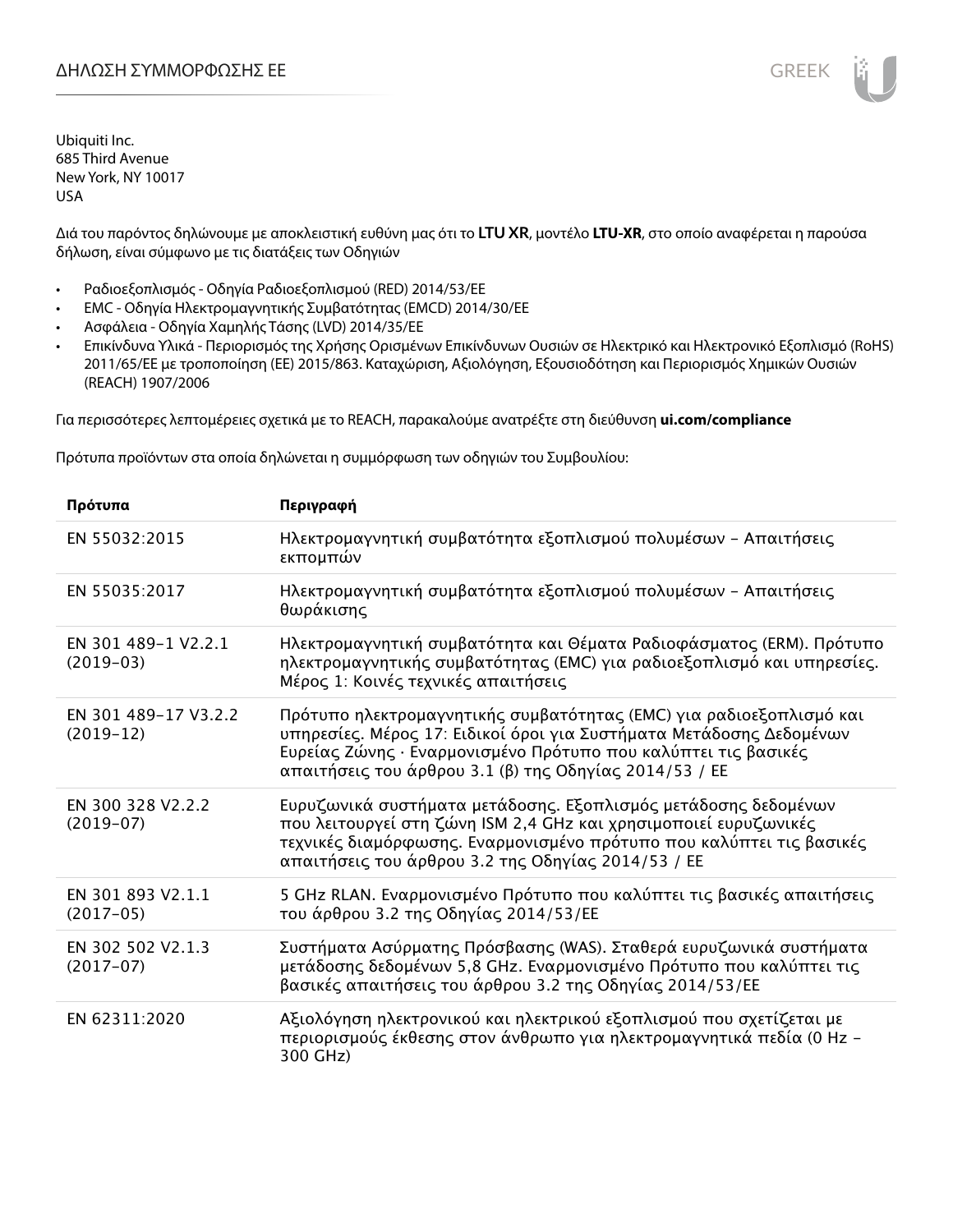

| Πρότυπα         | Περιγραφή                                                                                             |
|-----------------|-------------------------------------------------------------------------------------------------------|
| EN 62368-1:2014 | Εξοπλισμός τεχνολογίας ήχου/εικόνας, πληροφορικής και επικοινωνιών -<br>Μέρος 1: Απαιτήσεις ασφάλειας |
| CE Marking      | C E                                                                                                   |

Mark Feil<br>Mark Feil  $\overline{\phantom{0}}$ 

Compliance Manager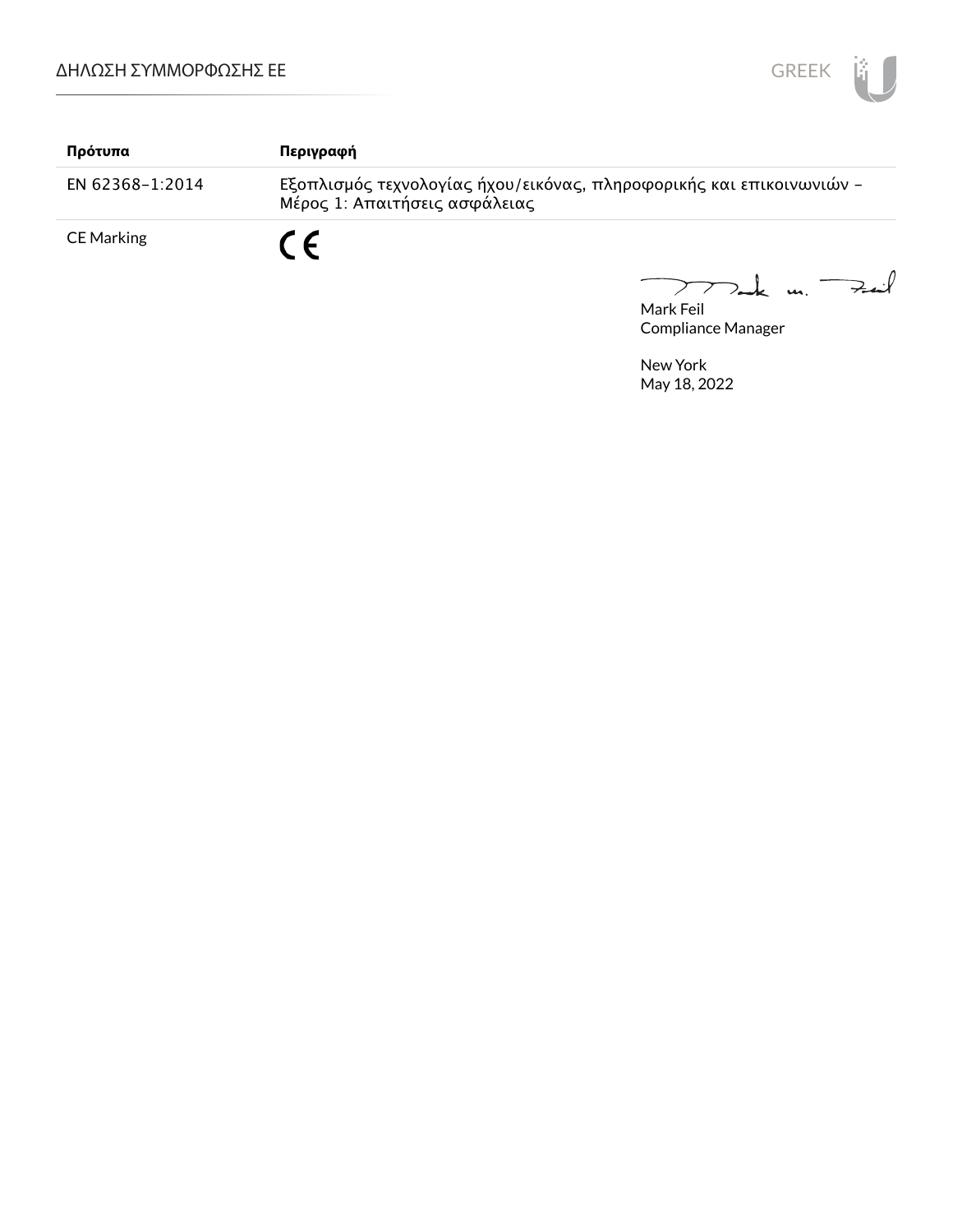# EÚ VYHLÁSENIE O SÚHLASE SLOVAK SLOVAK

Ubiquiti Inc. 685 Third Avenue New York, NY 10017 USA

Týmto prehlasuje, na našu výlučnú a, že **LTU XR**, model **LTU-XR**, ktorého sa toto vyhlásenie týka, je v súlade s ustanoveniami Smerníc

- Rádio 2014/53/EÚ Smernica o Rádiových Zariadeniach (RED)
- EMC -2014/30/EÚ Smernica o Elektromagnetickej Kompatibilite (EMCD)
- Bezpečnosť -2014/35/EÚ Smernica o Nízkom Napätí (LVD)
- Nebezpečné Materiály -2011/65/EÚ Obmedzenie Používania Určitých Nebezpečných Látok v Elektrických a Elektronických Zariadeniach (RoHS) s dodatkom (EÚ) 2015/863; 1907/2006 Registrácia, Hodnotenie, Autorizácia a Obmedzenie chemikálií (REACH)

Ďalšie informácie o REACH môžete nájsť na **ui.com/compliance**

Normy výrobkov, s ktorými sa deklaruje zhoda so smernicami Rady:

| Štandardy                           | <b>Popis</b>                                                                                                                                                                                                                                                 |
|-------------------------------------|--------------------------------------------------------------------------------------------------------------------------------------------------------------------------------------------------------------------------------------------------------------|
| EN 55032:2015                       | Elektromagnetická kompatibilita multimediálnych zariadení - emisné<br>požiadavky                                                                                                                                                                             |
| EN 55035:2017                       | Elektromagnetická kompatibilita multimediálnych zariadení – Požiadavky na<br>odolnosť                                                                                                                                                                        |
| EN 301 489-1 V2.2.1<br>$(2019-03)$  | Elektromagnetická kompatibilita a záležitosti rádiového spektra (ERM). Norma<br>elektromagnetickej kompatibility (EMC) pre rádiové zariadenia a služby:<br>Spoločné technické požiadavky                                                                     |
| EN 301 489-17 V3.2.2<br>$(2019-12)$ | Norma elektromagnetickej kompatibility (EMC) na rádiové zariadenia a služby.<br>17. časť: Osobitné podmienky pre širokopásmové systémy prenosu dát;<br>harmonizovaná norma vzťahujúca sa na základné požiadavky článku 3.1 písm.<br>b) smernice $2014/53/EU$ |
| EN 300 328 V2.2.2<br>$(2019-07)$    | Širokopásmové prenosové systémy. Zariadenia na prenos údajov pracujúce<br>v pásme ISM 2,4 GHz a používajúce širokopásmové modulačné techniky.<br>Harmonizovaná norma vzťahujúca sa na základné požiadavky článku 3.2<br>smernice 2014/53/EÚ                  |
| EN 301 893 V2.1.1<br>$(2017-05)$    | 5 GHz RLAN; harmonizovaná norma vzťahujúca sa na základné požiadavky<br>článku 3.2 smernice 2014/53/EÚ                                                                                                                                                       |
| EN 302 502 V2.1.3<br>$(2017-07)$    | Bezdrôtové prístupové systémy (WAS); pevné širokopásmové dátové prenosové<br>systémy 5,8 GHz; harmonizovaná norma vzťahujúca sa na základné požiadavky<br>článku 3.2 smernice 2014/53/EÚ                                                                     |
| EN 62311:2020                       | Posudzovanie elektronických a elektrických zariadení v súvislosti s<br>obmedzeniami vystavenia ľudí elektromagnetickým poliam (0 Hz - 300 GHz)                                                                                                               |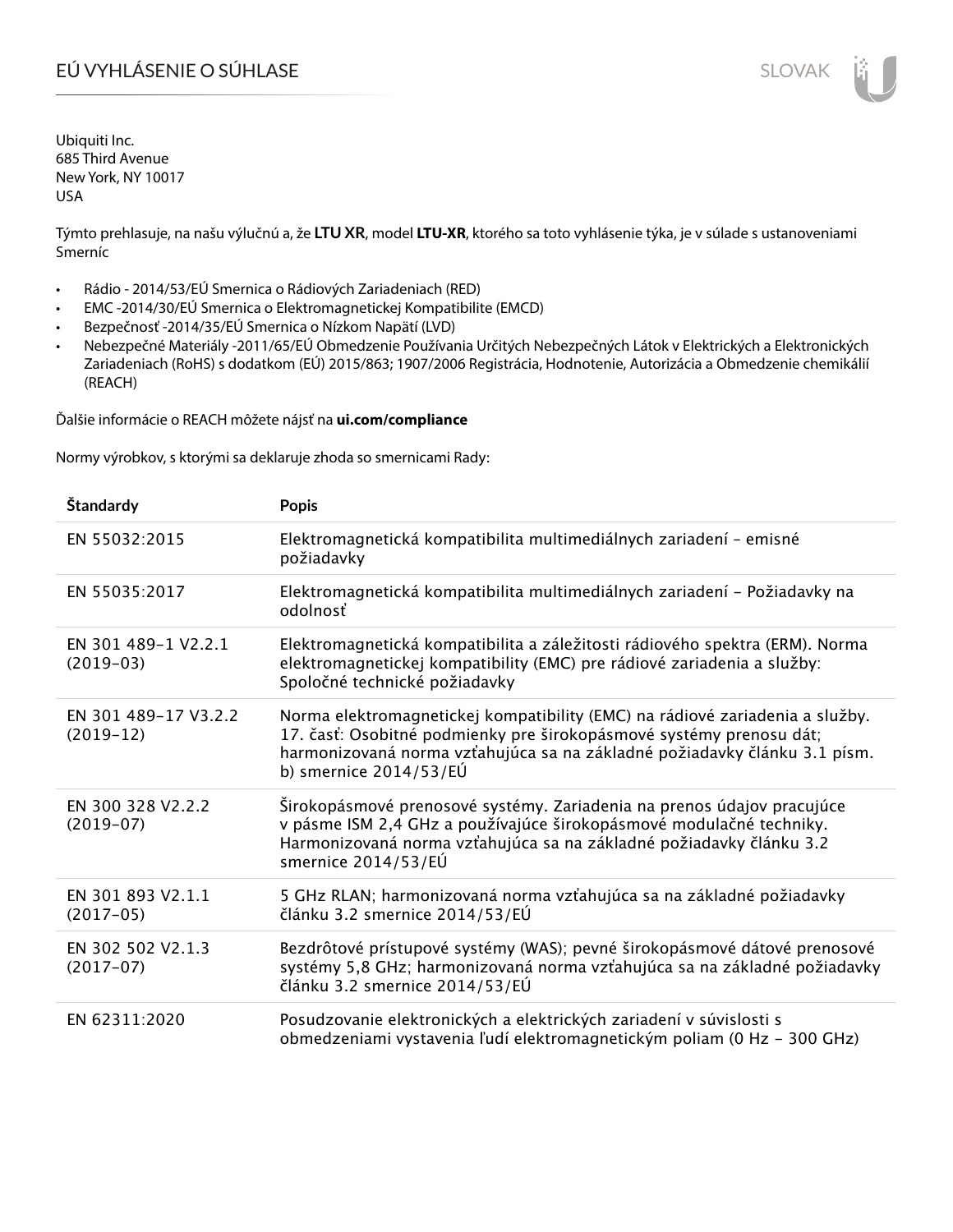

| Štandardy       | <b>Popis</b>                                                                                        |
|-----------------|-----------------------------------------------------------------------------------------------------|
| EN 62368-1:2014 | Zariadenia audio/video, informačnej a komunikačnej technológie – časť 1:<br>Bezpečnostné požiadavky |
| CE Marking      | C E                                                                                                 |

 $772$ ak un  $74$ Mark Feil

Compliance Manager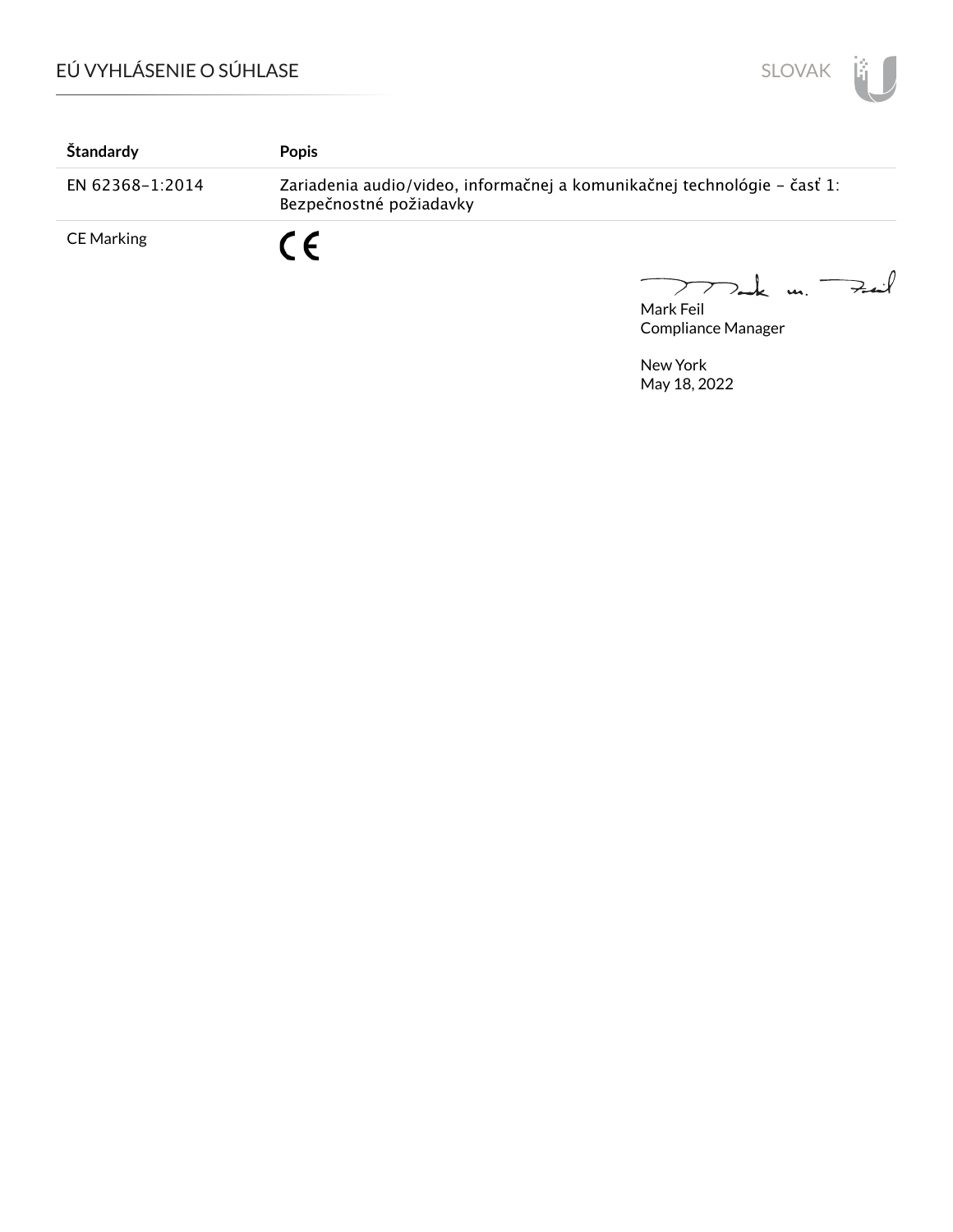# ES ATBILSTĪBAS DEKLARĀCIJA VALODAS ARĀ ATBILSTĪBAS DEKLARĀCIJA VALODAS ARĀ ATBILSTĪBAS DEKLARĀCIJA VALODAS ARĀ

Ubiquiti Inc. 685 Third Avenue New York, NY 10017 USA

Vienīgi uz savu atbildību deklarējam, ka iekārtas "**LTU XR**" modelis "**LTU-XR**", uz ko attiecas šī deklarācija, atbilst šādu direktīvu noteikumiem:

- radio 2014/53/ES Radioiekārtu direktīva (RED);
- elektromagnētiskā saderība 2014/30/ES Elektromagnētiskās saderības direktīva (EMCD);
- drošība 2014/35/ES Zemsprieguma direktīva (LVD);
- bīstami materiāli 2011/65/ES Atsevišķu bīstamu ķīmisko vielu izmantošanas ierobežojumi elektriskajās un elektroniskajās iekārtās (RoHS) ar grozījumu (ES) 2015/863; 1907/2006 Ķīmisko vielu reģistrēšana, novērtēšana, atļaušana un ierobežošana (REACH).

Papildinformāciju par REACH lūdzam skatīt tīmekļa vietnē **ui.com/compliance**

Produktu standarti, kuriem ir deklarēta atbilstība Padomes direktīvām:

| <b>Standarti</b>                    | <b>Apraksts</b>                                                                                                                                                                                                                                             |
|-------------------------------------|-------------------------------------------------------------------------------------------------------------------------------------------------------------------------------------------------------------------------------------------------------------|
| EN 55032:2015                       | Multivides iekārtu elektromagnētiskā saderība - Emisijai piemērojamās prasības                                                                                                                                                                              |
| EN 55035:2017                       | Multivides iekārtu elektromagnētiskā saderība - Traucējumnoturības prasības                                                                                                                                                                                 |
| EN 301 489-1 V2.2.1<br>$(2019-03)$  | Elektromagnētiskā saderība un radiofrekvenču spektra jautājumi (ERM);<br>Elektromagnētiskās saderības (EMS) standarts radioiekārtām un dienestiem; 1.<br>daļa: Vispārējās tehniskās prasības                                                                |
| EN 301 489-17 V3.2.2<br>$(2019-12)$ | Elektromagnētiskās saderības (EMS) standarts radioiekārtām un dienestiem;<br>17. daļa: Īpašie nosacījumi platjoslas datu pārraides sistēmām; Saskaņotais<br>standarts, kas atbilst Direktīvas 2014/53/ES 3. panta 1. punkta b) apakšpunkta<br>pamatprasībām |
| EN 300 328 V2.2.2<br>$(2019-07)$    | Platjoslas pārraides sistēmas; Datu pārraides iekārtas, kas darbojas 2,4 GHz<br>ISM joslā un izmanto platjoslas modulācijas paņēmienus; Saskaņotais standarts,<br>kas atbilst Direktīvas 2014/53/ES 3. panta 2. punkta pamatprasībām                        |
| EN 301 893 V2.1.1<br>$(2017-05)$    | 5 GHz RLAN; Saskanotais standarts, kas atbilst Direktīvas 2014/53/ES 3. panta<br>2. punkta pamatprasībām                                                                                                                                                    |
| EN 302 502 V2.1.3<br>$(2017-07)$    | Bezvadu piekļuves sistēmas (WAS); 5,8 GHz fiksētās platjoslas datu pārraides<br>sistēmas; Saskaņotais standarts, kas atbilst Direktīvas 2014/53/ES 3. panta 2.<br>punkta pamatprasībām                                                                      |
| EN 62311:2020                       | Elektronisko un elektrisko iekārtu novērtēšana attiecībā uz ierobežojumiem 0<br>Hz-300 GHz elektromagnētisko lauku iedarbībai uz cilvēkiem                                                                                                                  |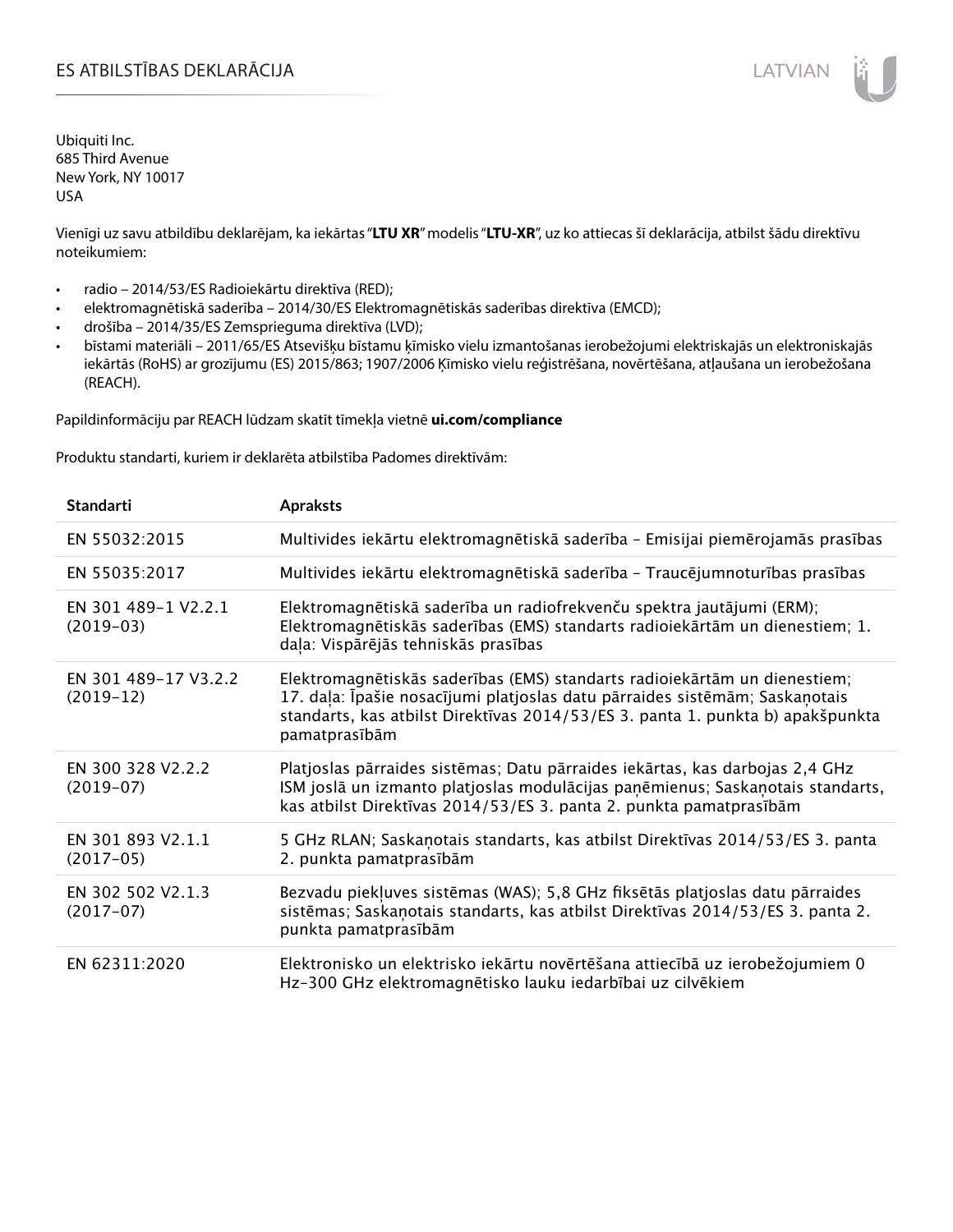

| Standarti         | <b>Apraksts</b>                                                                                   |
|-------------------|---------------------------------------------------------------------------------------------------|
| EN 62368-1:2014   | Audio/video, informācijas un komunikācijas tehnoloģiju aprīkojums - 1. daļa:<br>Drošības prasības |
| <b>CE Marking</b> | $\epsilon$                                                                                        |

mak m. Fail  $\overline{\phantom{0}}$ 

Mark Feil Compliance Manager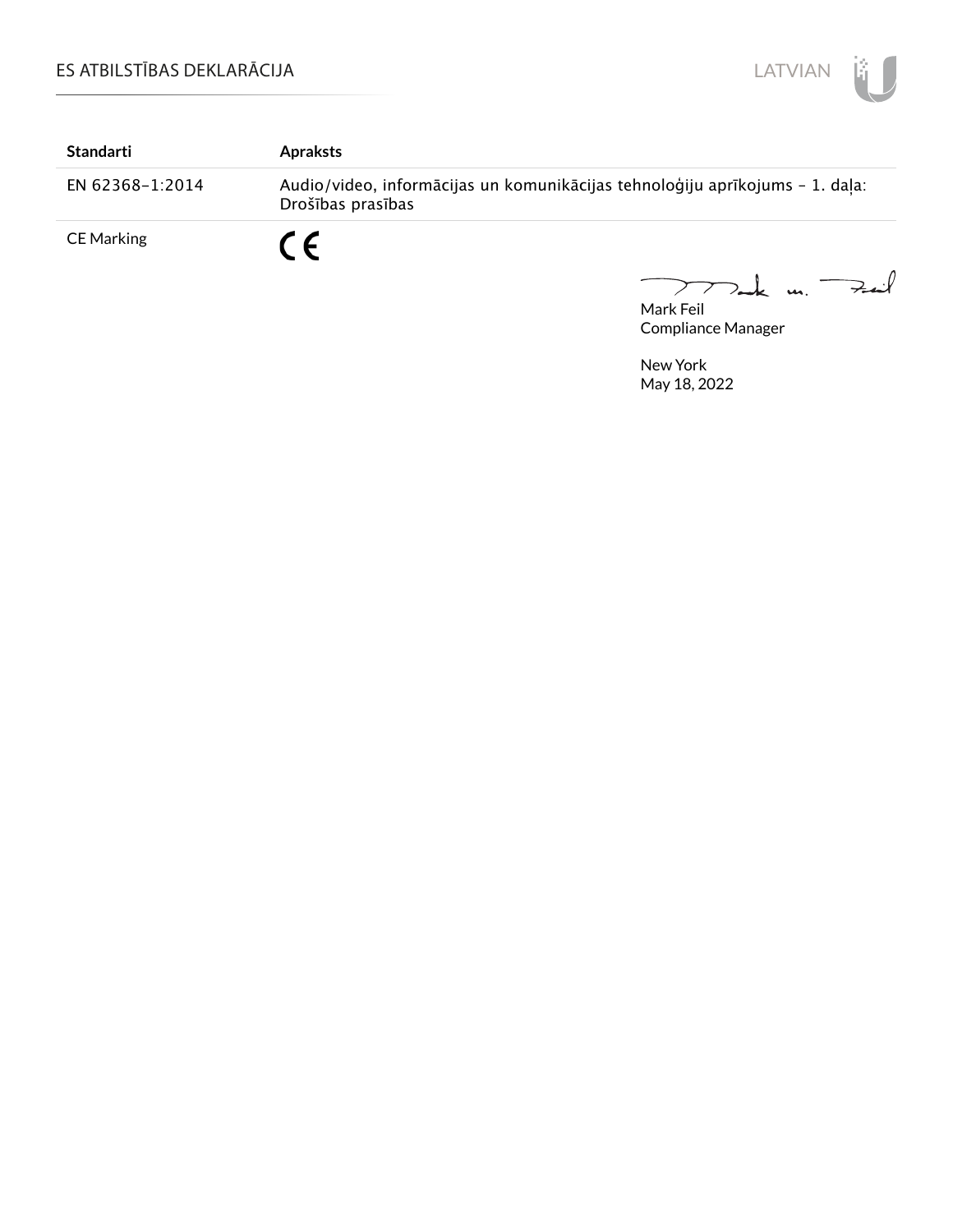# ES ATITIKIMO DEKLARACIJA NA SATITIKIMO DEKLARACIJA NA SATITIKIMO DE SATITIKIMO DE KLARACIJA NA SATITIKIMO DE KLA

Ubiquiti Inc. 685 Third Avenue New York, NY 10017 USA

Šiuo pareiškimu prisiimdami visą atsakomybe pareiškia, kad "**LTU XR**", **LTU-XR** modelis, su kuriuo susijusi ši deklaracija, atitinka direktyvų nuostatas

- Radijo 2014/53/EU Radijo įrangos direktyva (RĮD)
- ESD -2014/30/EU Elektromagnetinio suderinamumo direktyva (ESD)
- Sauga -2014/35/EU Žemos įtampos direktyva (LVD)
- Kenksmingos medžiagos -2011/65/EU Tam tikrų pavojingų medžiagų naudojimo elektros ir elektroninėje įrangoje apribojimas (RoHS) pakeitimas (EU) 2015/863; 1907/2006 Registracija, Vertinimas, Cheminių medžiagų leidimas ir apribojmas (RVACH)

Dėl papildomos informacijos apie RVACH, kreipkitės į **ui.com/compliance**

Gaminių standartai, kuriems deklaruojama atitiktis Tarybos direktyvoms:

| <b>Standartai</b>                   | Apibūdinimas                                                                                                                                                                                                                                                                                  |
|-------------------------------------|-----------------------------------------------------------------------------------------------------------------------------------------------------------------------------------------------------------------------------------------------------------------------------------------------|
| EN 55032:2015                       | Multimedijos elektromagentinis suderinamumas - spinduliuotės reikalavimai                                                                                                                                                                                                                     |
| EN 55035:2017                       | Multimedijos elektromagnetinis suderinamumas - spinduliuotės reikalavimai                                                                                                                                                                                                                     |
| EN 301 489-1 V2.2.1<br>$(2019-03)$  | Elektromagnetinis suderinamumas ir radijo spektro dalykai (ERM); Radijo ryšio<br>jrangos ir paslaugų elektromagnetinio suderinamumo (EMS) standartas. 1 dalis.<br>Bendrieji techniniai reikalavimai                                                                                           |
| EN 301 489-17 V3.2.2<br>$(2019-12)$ | Radijo ryšio įrangos ir mobiliojo ryšio elektromagnetinio suderinamumo (EMS)<br>standartas. 4 dalis. Fiksuotųjų radijo ryšių ir pagalbinės įrangos specialiosios<br>sąlygos; suderintas standartas, apimantis esminius Direktyvos 2014/53 / ES 3<br>straipsnio 1 dalies b punkto reikalavimus |
| EN 300 328 V2.2.2<br>$(2019-07)$    | Plačiajuosčio ryšio sistemos; Duomenų perdavimo įranga, veikianti 2,4 GHz<br>ISM juostoje ir naudojanti plačiajuosčio ryšio moduliacijos metodus; suderintas<br>standartas, apimantis esminius Direktyvos 2014/53 / ES 3 straipsnio 2 dalies<br>reikalavimus                                  |
| EN 301 893 V2.1.1<br>$(2017-05)$    | 5 GHz RLAN; Suderintas standartas, apimantis esminius Direktyvos 2014/53 /<br>ES 3 straipsnio 2 dalies reikalavimus                                                                                                                                                                           |
| EN 302 502 V2.1.3<br>$(2017-07)$    | Belaidės prieigos sistemos (WAS); 5,8 GHz fiksuoto plačiajuosčio ryšio duomenų<br>perdavimo sistemos; Suderintas standartas, apimantis esminius Direktyvos<br>2014/53 / ES 3 straipsnio 2 dalies reikalavimus                                                                                 |
| EN 62311:2020                       | Elektroninės ir elektrinės įrangos, susijusios su elektromagnetinių laukų (0 Hz -<br>300 GHz) poveikio žmonėms apribojimais                                                                                                                                                                   |